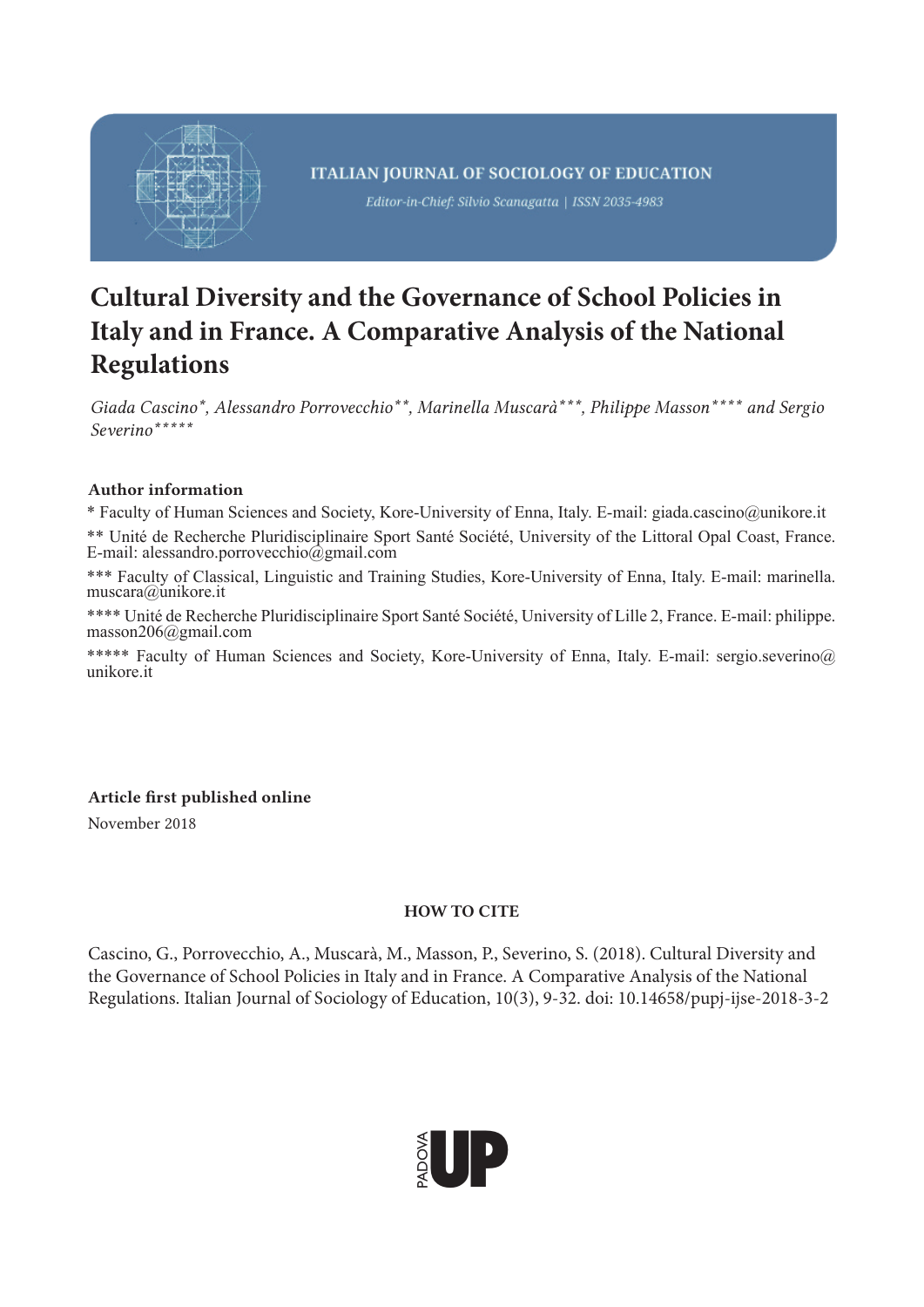# Cultural Diversity and the Governance of School Policies in Italy and in France. A Comparative Analysis of the National Regulations

*Giada Cascino\*, Alessandro Porrovecchio\*\*, Marinella Muscarà\*\*\*, Philippe Masson\*\*\*\* and Sergio Severino\*\*\*\*\**

*Abstract*: In Italy, non-Italian pupils represent 9.4% of school population and 61% of them were born in Italy; in France, allophone students are 0.56% in first and second-degree enrolment (Rosenwald, 2017). Our work reflects upon the dimensions and strategies identified by the Italian and French school systems to manage cultural diversity. Our focus is exclusively on school policy concerning cultural diversity, adopted by the Ministries of Education of both countries: in particular, our paper aims at illustrating value orientations, guidelines and target groups identified by these policies. Our theoretical reflection starts from a comparative perspective, adopting the study approach to integration policies, proposed by Penninx and Garcés-Mascareñas (2016) and the interpretative approach to public action, proposed by Moini (2013), and adapting them to analysis of public policies relating to school. Firstly, we provide a short review of the school policies concerning cultural diversity in Italy and France; later, we develop an analysis of these policies, highlighting elements of similarity and/or divergence between the two countries.

*Keywords:* cultural diversity, school-policies, Italy, France

<sup>\*</sup> Faculty of Human Sciences and Society, Kore-University of Enna, Italy. E-mail: giada. cascino@unikore.it

<sup>\*\*</sup> Unité de Recherche Pluridisciplinaire Sport Santé Société, University of the Littoral Opal Coast, France. E-mail: alessandro.porrovecchio@gmail.com

<sup>\*\*\*</sup> Faculty of Classical, Linguistic and Training Studies, Kore-University of Enna, Italy. E-mail: marinella.muscara@unikore.it

<sup>\*\*\*\*</sup> Unité de Recherche Pluridisciplinaire Sport Santé Société, University of Lille 2, France. E-mail: philippe.masson206@gmail.com

<sup>\*\*\*\*\*</sup> Faculty of Human Sciences and Society, Kore-University of Enna, Italy. E-mail: sergio. severino@unikore.it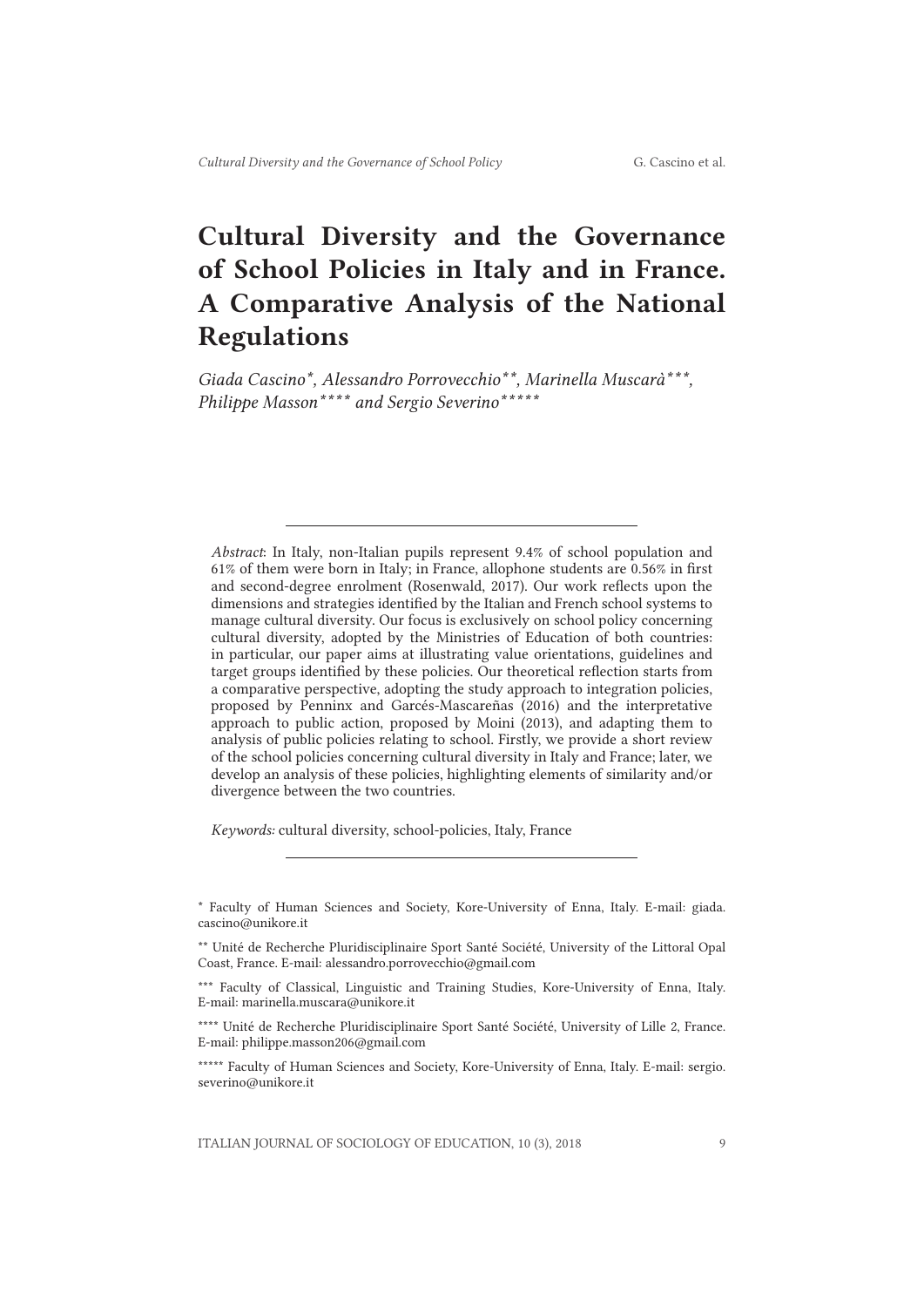#### Introduction

The future of Western Europe and the safeguarding of its values are also linked to the children of immigrants: it's essential to pay attention to their training and to the conditions necessary to realize their full potential, at school, in the labour market, in the family context, in the identification with the country of origin, in the full participation in civic and political life (Crul & Mollenkopf, 2012). All this can not ignore a reflection on the opportunities offered by the receiving society, linked to the way in which it views immigration and to the mechanisms – among these, the school system – that at national and local level hinder or promote assimilation or integration (*ibidem*): the success or failure of the integration process of the children of immigrants depends not only on individual characteristics, but also on the interaction with the different institutional contexts (Ӧzdemir, 2012).

If School, as "mediating institution", plays an important role on the fate of the children of migration (Ambrosini, 2011), then this opportunity depends on the "good functioning of an educational system", that is "able to grasp, accept and deal with cultural diversities" (p. 1951 ) in organizational-managerial and pedagogical-didactic terms. Our reflection moves towards the analysis of school policies. The educational policies for immigrants in Europe, in fact, are between a before (history, migration path and insertion) and an after (integration) (Santagati, 2013, p. 180).

We present a comparative analysis of Italian and French school policies, because, as highlighted by Bergamaschi, "[Italy and France] are two contexts that summarize the fracture existing in Europe on the theme of immigration" (2013, p. 267), for the time dimension (immigration being a recent phenomenon for Italy, and a rooted reality in France), and for the political one, which sees a different level of influence of the State in the management of the phenomenon (reduced in Italy, more pronounced in France). In the European context, committed to integration, focused on positions within the social structure (Crul & Mollenkopf, 2012), Italy is characterized by an implicit and unintentional model of inclusion, in which poor institutional regulation and greater limelight of local actors have responded to the spontaneous settlement of migrants (Ambrosini, 2011); France instead qualifies as "the most strongly assimilationist" country (Crul & Mollenkopf, 2012), with the aim of transforming immigrants into French culturally and politically, making, under the principle of equality, diversity as invisible in the public sphere, the results of which have been unsuccessful (Zanfrini, 2016).

This fracture also concerns the educational policies, as highlighted by MIPEX2015 (Huddleston *et al*., 2015), which includes Italy among the countries with ineffective "weak targeted education policies" and France among

<sup>&</sup>lt;sup>1</sup> All direct quotations into non-English language have been translated by the authors.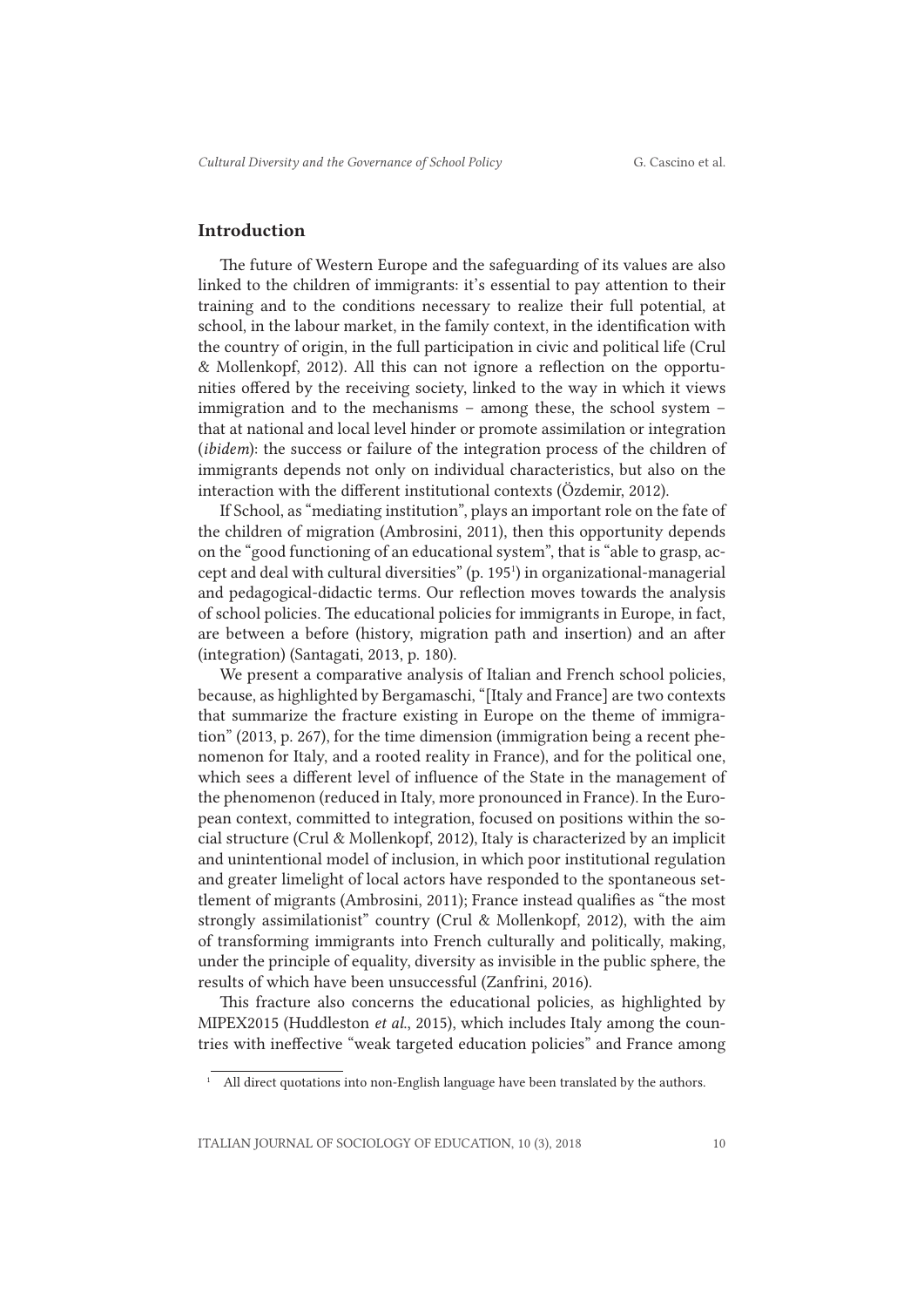the countries which are "less responsive to their large number of immigrant pupils". The "Italian case", moreover, was also characterized by the inability to "treasure" (for better or for worse) the experiences of other countries, or to propose innovative and intentionally constructed solutions (Berti, 2008).

Therefore, we want a) to analyze which orientations (conveyed integration models) and strategies (organizational and pedagogical-didactic indications) the Italian and French Ministries of Education (center) serve as indicators at each level of an educational organization (periphery) and b) to verify if Italy and France, so close geographically, and whose educational policies are assessed as slightly unfavorable (Huddleston *et al*., 2015), have similar or different attitudes concerning multicultural school management.

Before defining our analytical framework, we want to clear up any justified confusion related to the choice of our object of study (school policies), that would refer more to a disciplinary political perspective, rather than a reflection related to the different cognitive domains of the educational sciences.

In this regard, we find support in the sociological approach to public action proposed by Moini (2013), that we apply, with due caution and appropriate adaptations, to the analysis of public policies<sup>2</sup>. In fact, as Moini states, public policy is part of public action and is defined as "what makes it possible to observe empirically the forms, contents and effects of public action. Public policy can be considered [...] an empirical reference for the concept of public action" (p. 29).

Precisely because public policy is included in the public action, we believe–unlike Moini–that it can be the object of sociological analysis and, for the purpose of our work, the object of educational sciences' analysis. Our focus is not only on the object of our study (policies) but on their possible interpretation.

According to Bevir and Rhodes (2004), interpretive approaches place the role of meanings in the spotlight, since they shape actions and institutions. Thus, the sociological interpretation of public policies is based on the possibility of analyzing the meanings underlying socio-political phenomena, an aspect which has already been defined by Fisher and Forester (1993) as "argumentative turn". The possibility of revealing the meanings conveyed by public policies is the basis for undertaking an epistemologically-based analysis on the knowledge of the various cultural backgrounds that inform policies.

<sup>&</sup>lt;sup>2</sup> Moini, stressing the difference between the two concepts, favors that of public action, since it is more suited to a sociological analysis for its reference to social interaction, its greater breadth and greater historical depth than that of public policy.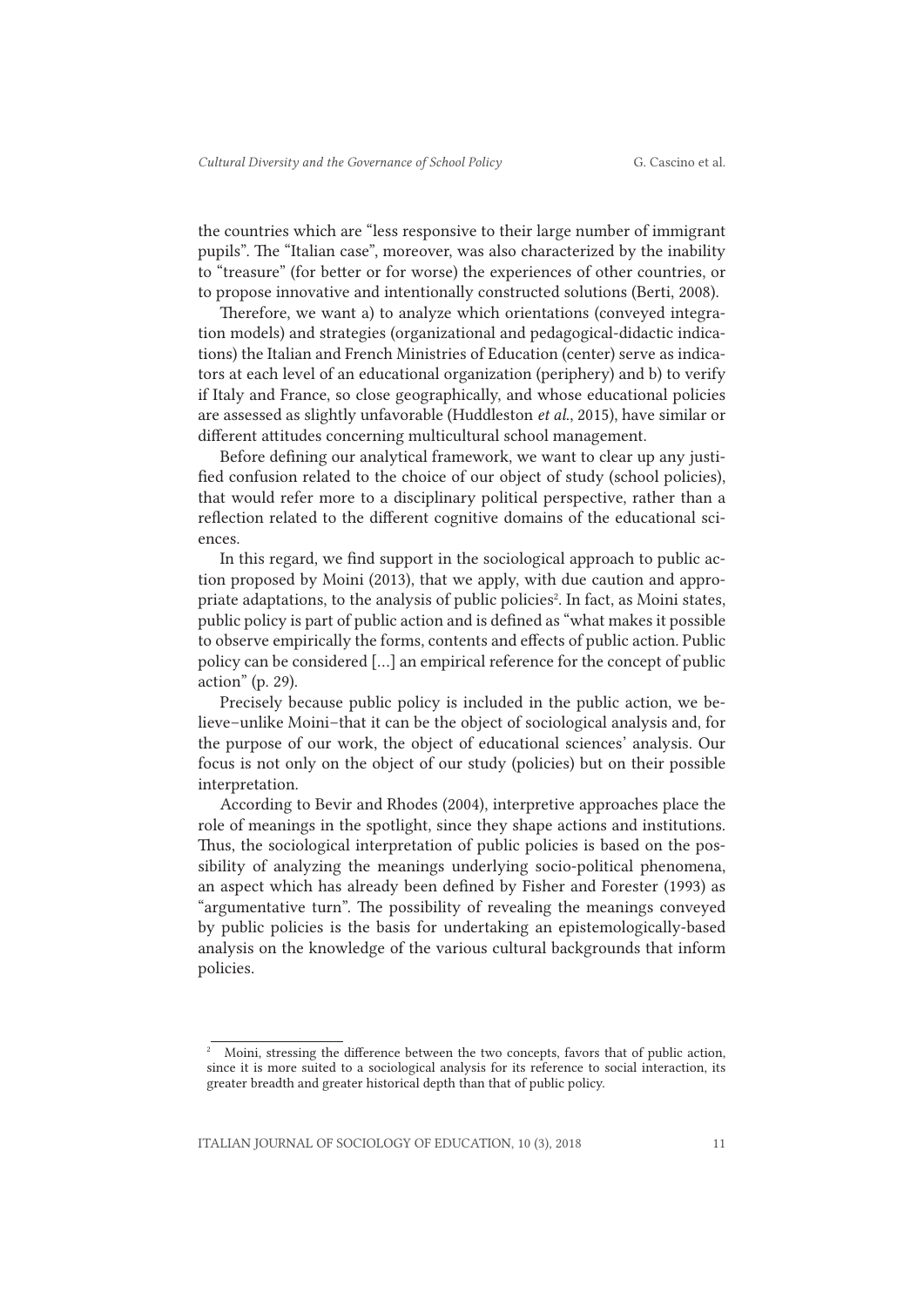Following Moini's logical path, we believe that policies<sup>3</sup> represent the "symbolic objectification of intention" (2013, p. 53) of policy makers about cultural diversity management at school and, starting from the different kind of actions prescribed by them, we can trace the *référentiel* (Jobert & Muller, 1987), and the frame (Rein, 1983; Rein & Schön, 1993) of the school policies of the two countries, beyond the formally declared intent.

One of the elements that reveals the meaning of the forms of public action (for us, public policies) are the actors' behaviors involved in a phenomenon (Moini, 2013): among these, written formal statements such as laws, regulations and press releases. Taking this into account, our analysis focuses on ministerial documents–ministerial circulars (hereinafter M.C.), notes, publications–and/or normative provisions of both countries. Aware of the large number of ministerial documents, for the purposes of our reflection we decided to analyze only those aimed *exclusively* and *directly* at managing cultural diversity at school: this choice allowed us to limit a field that is complex and–as we will see–presents a very differentiated documentation.

In this respect, the comparative analysis proposal moves along some study dimensions, identified as *observational variables* (Table 1). Specifically, we take the study approach to integration policies proposed by Penninx and Garcés-Mascareñas (2016) that focuses on three areas of analysis:

- 1. problem definition;
- 2. what should be done;
- 3. for whom integration policies are meant.

For the first point we summarize the legislative frame on immigration in Italy and France, that represents a regulatory framework that allows to focus on the representation of the immigration phenomenon in the two countries, and the "policy paradigm" (Hall, 1993). Moreover, we highlight which elements refer to the presence of the cultural diversity in the school and its quantitative importance. It's also useful and necessary in order to relate our reasoning to this phenomenon's dimensions in the two countries, and to trace the interpretative parameters.

We analyze the second point by adopting Moini's theoretical proposal (2013) and its analysis' dimensions:

- a. the *normative* dimension, that is values, norms, consolidated ways of thinking, shared collective expectations, beliefs, ideas, which constitute the value constraint;
- b. the *cognitive* dimension, that is causal theories, or guidelines, which "specify the ways in which to implement certain actions (public policies, *authors' notes*) to achieve certain results" (2013, pp. 67-68).

<sup>3</sup> Moini defines the policies as "a shared set of knowledge, visions, ideas, representations, perceptions and images of the world" (2013, p. 55).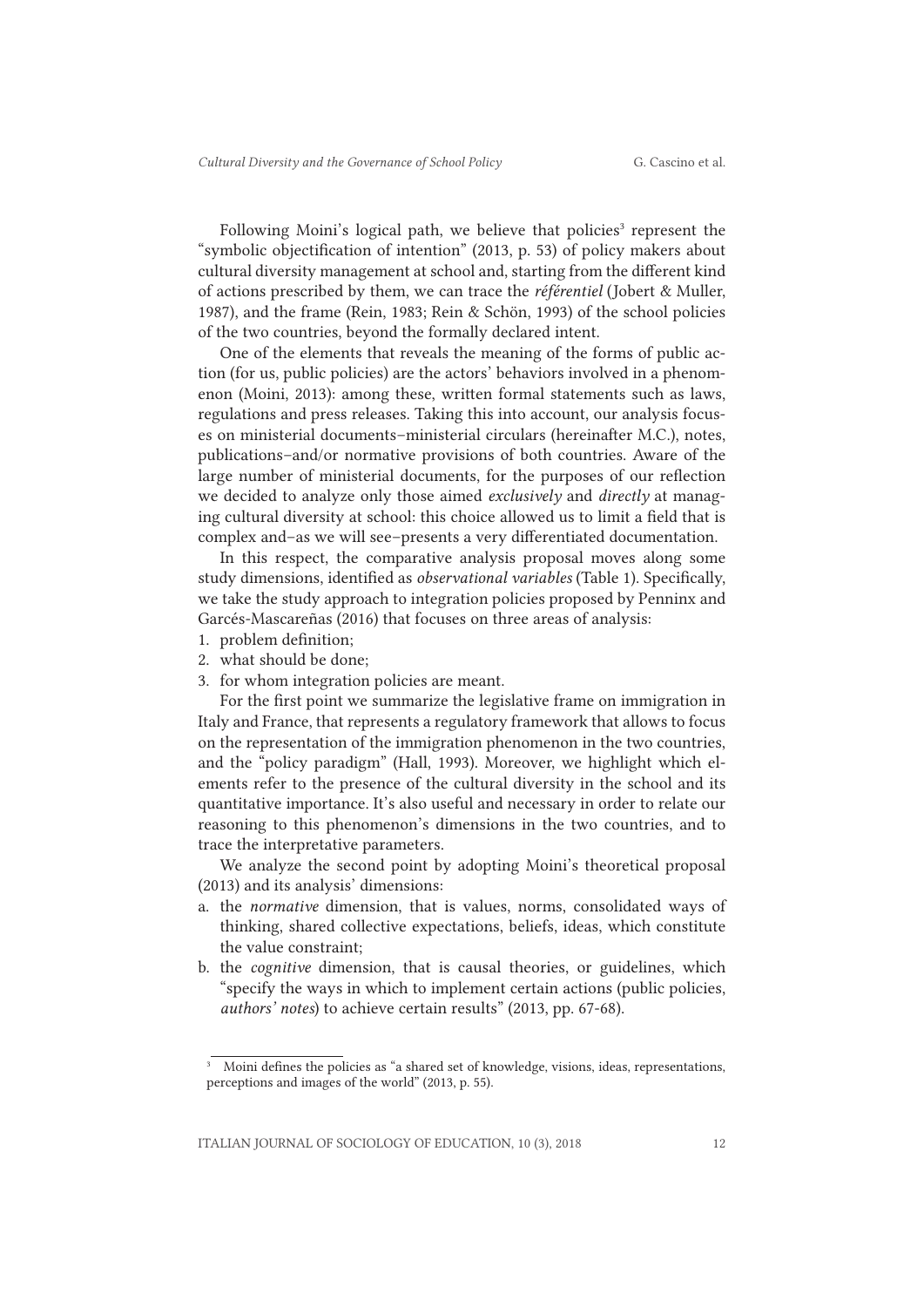These variables are traceable in the value-driven orientations (i.e. conveyed integration models) by school policies and in their organizational and pedagogical-didactic indications provided to the school organization, assuming in our interpretative proposal a close link between normative and cognitive dimensions.

Finally, regarding the third point, we highlight the target groups of multicultural school policy.

|  | Penninx &<br>Garcés-Mascareñas<br>(2016)   | Moini<br>(2013)     | Observational variables                                                                      |  |
|--|--------------------------------------------|---------------------|----------------------------------------------------------------------------------------------|--|
|  | Problem definition                         |                     | Regulations frame                                                                            |  |
|  |                                            |                     | Descriptive frame                                                                            |  |
|  | What should be done                        | Normative dimension | Value-driven orientations<br>(conveyed integration models)<br>by multicultural school policy |  |
|  |                                            | Cognitive dimension | Organizational and pedagogical-<br>didactic indications of multicultural<br>school policy    |  |
|  | For whom integration<br>policies are meant |                     | Target groups of multicultural school<br>policy                                              |  |

Table 1–Comparative analysis: observational variables

Our work consists of three parts. In the first part, introduced by the legislative frame on immigration in Italy and France, we expose a descriptive (quantitative) frame of the multicultural component of the Italian and French school populations. In the second part, we propose a short review of the school policies promoted in both countries. Finally, in the third part, we present the comparative analysis, highlighting elements of similarity and/or divergence in the two case studies.

#### The context: problem definition

## *The Italian normative frame on immigration and the quantitative dimension of the cultural diversity in Italian school*

The normative references in force in Italy regarding immigration are:

• the Legislative Decree of July 25th 1998, n. 286–*Testo unico delle disposizioni concernenti la disciplina dell'immigrazione e norme sulla condizione dello*  straniero<sup>4</sup>;

<sup>4</sup> The Legislative Decree refers to the Law of March the 6th 1998, n. 40–*Disciplina dell'immigrazione e norme sulla condizione dello straniero* (known as "Turco-Napolitano Law").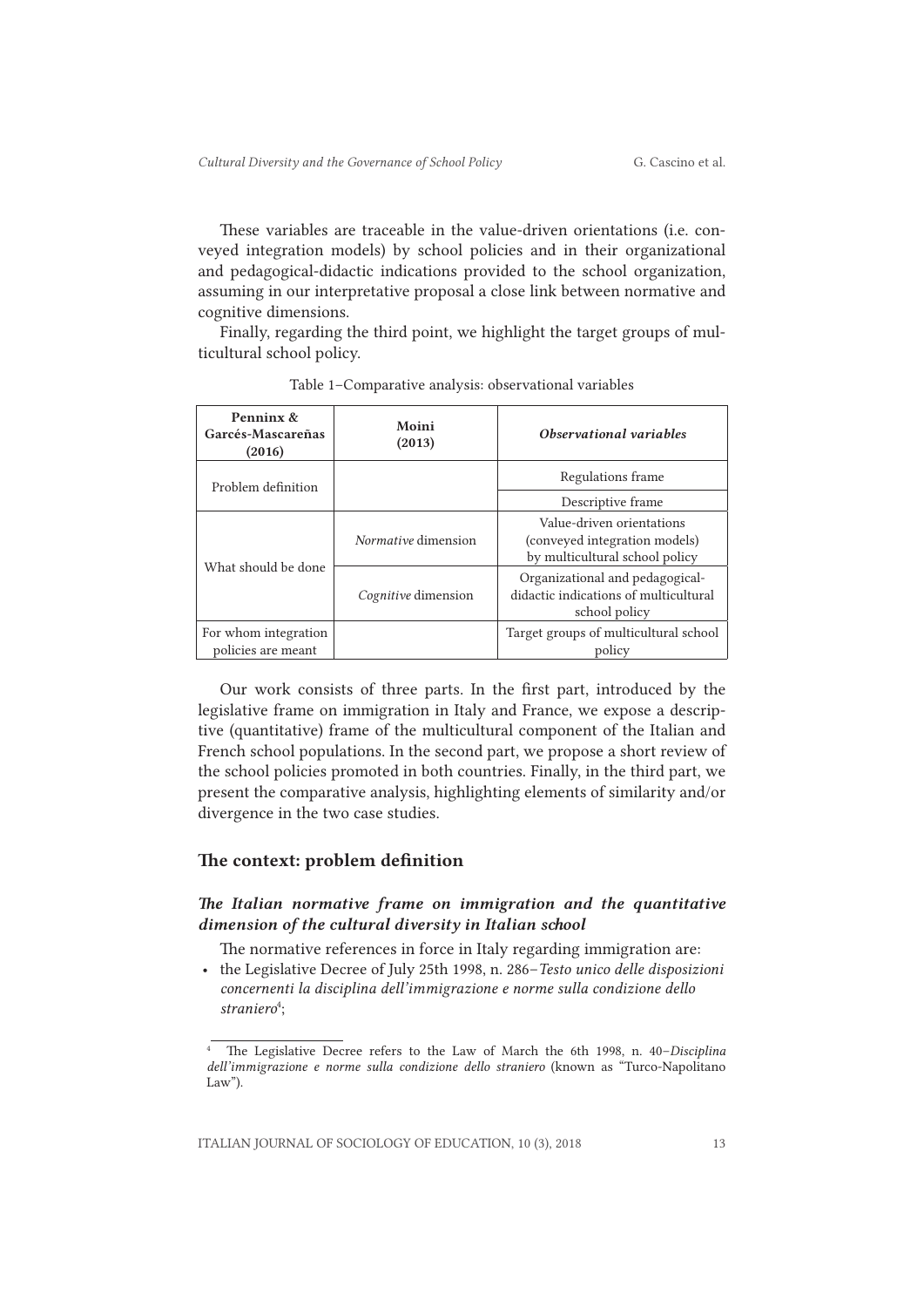- the Law of July 30th 2002, n.189–*Modifica della normativa in materia di*  immigrazione e asilo (known as Bossi-Fini Law)<sup>5</sup>;
- the Law of July 15th 2009, n. 94, *Disposizioni in materia di pubblica sicurezza* (known as "Pacchetto di sicurezza"6 ).

The Law 189/2002 confirms the educational provisions of the piece of legislation 286/1998; therefore, we refer only to the latter and its subsequent modifications7 . The Law 94/2009, on the other hand, does not add provisions concerning education. The piece of legislation 286/1998 uses the term "foreigner" to refer to "citizens of non-EU states and stateless persons"8 (Title 1–General principles, Art. 1). With strict regard to the topic of education, art. 38 is dedicated to the education of foreigners and to intercultural education<sup>9</sup>. The provisions assume the fundamental principles of equality (right to education, access to educational services, participation in the day to day of the school community) and the promotion of linguistic and cultural differences. The initiatives and activities aiming to achieve the full realization of these principles are evident in the teaching of the Italian language, in the welcoming of the students, in the protection of native culture and language, in the realization of common intercultural activities. In the provisions for the implementation of Chapter II, the importance of the training of school staff (inspection, management and teaching), the adaptation of teaching programs, the recognition of educational qualifications and study paths achieved in countries of origin, criteria and methods of communication with families, inclusion through the use of cultural mediators, criteria for enrollment, inclusion and distribution of pupils in classes and for the activation of language support activities.

It also indicates the identification of local needs and integrated territorial planning as the organizational principles of the interventions.

To delineate the quantitative framework of the Italian multi-cultural school we use the document *Gli alunni con cittadinanza non italiana* A.S. 2016/201710 (MIUR–Ufficio Statistica e studi, 2018). As specified by the title, the document uses the expression "student with non-Italian citizenship" (hereinafter referred to as *nic*) to describe the students of migratory origin.

<sup>5</sup> Our focus is on educational provisions.

<sup>6</sup> That is "security package".

<sup>&</sup>lt;sup>7</sup> Here we referred to the subsequent modifications to the Titolo V – Capo II, updated April the 9th 2014. http://www.altalex.com/documents/news/2014/04/09/testo-unico-sullimmigrazione-titolo-v#titolo5

<sup>&</sup>lt;sup>8</sup> In Italy, therefore, the foreign category is equivalent to the non-EU component of the migratory presence. This is an arbitrary category whose limits are mobile because of the political changes that characterize the European Union (Busso, 2007). We emphasize this aspect to highlight, in line with Busso, the importance of the symbolic value of a label– which in fact creates a sociological category–for the policy making process.

<sup>9</sup> Disposizioni in materia di istruzione e diritto allo studio e professione (Title V – Chapter II), that is Provisions for education and the right to education and profession.

<sup>&</sup>lt;sup>10</sup> Students with non-Italian citizenship School Year 2016/2017.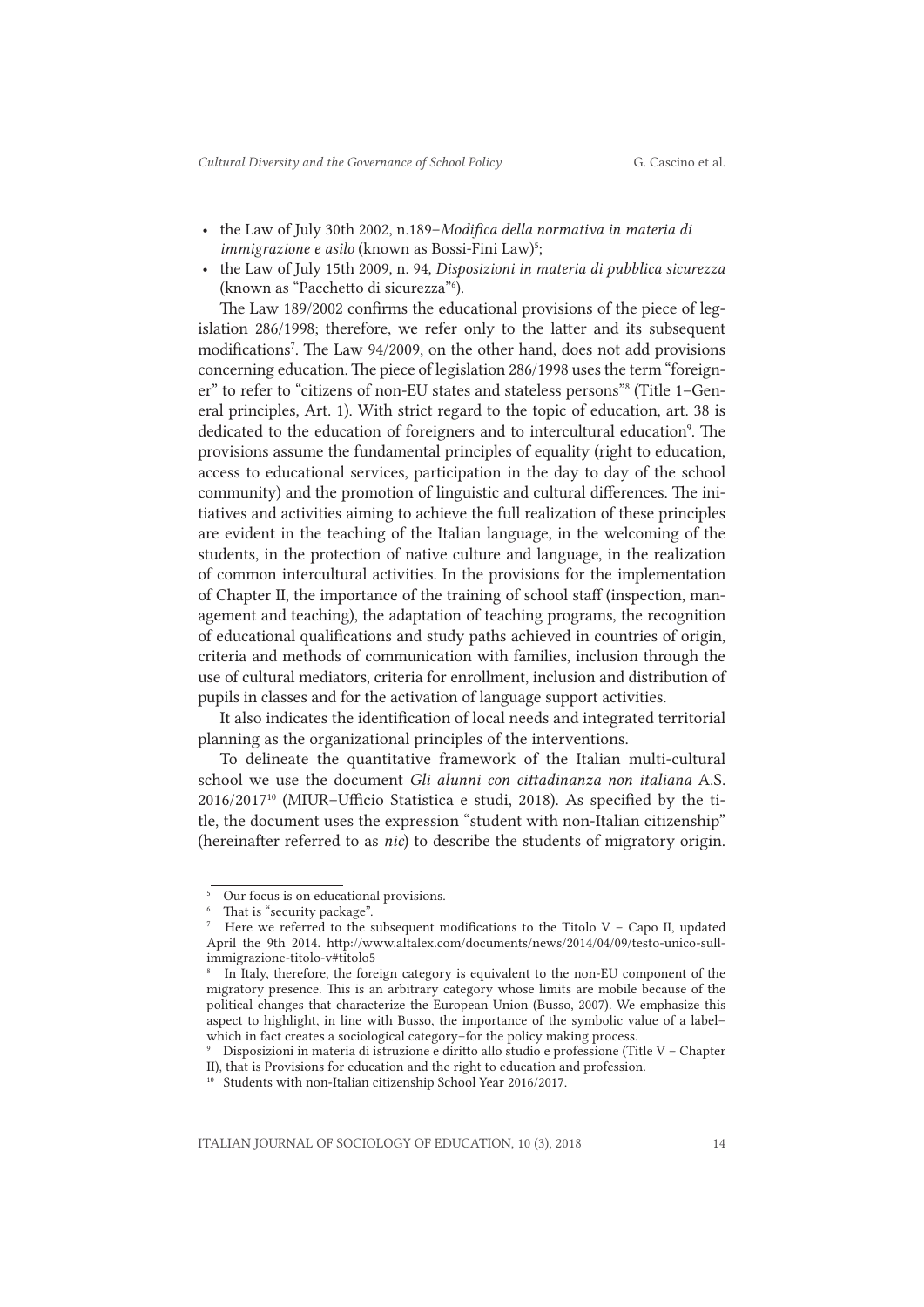Described as an integral part of Italian school population, in 2016/2017 *nic* students numbered 826,091, representing 9.4% of the entire school population (8,741,828 pupils). Diachronic analysis reveals that the presence of *nic* students has increased between the years 2000/2001 and 2012/2013; today there is a slowdown in the number's growth.

*Nic* students are present in all the orders of the Italian school system, accounting for 10.7% of the entire school population in pre-school (ISCED<sup>11</sup> 0), 10.8% in primary school (ISCED 1), 9.7% in lower secondary school (ISCED 2) and 7.1% in upper secondary school (ISCED 3).

The distribution of these students around the nation reveals a considerable variability and the prevalence of foreign students–in Northern Italy higher than the national one, in Southern Italy lower than the national average–highlights a gap between the north and the south of the country.

The document also analyzes the different composition of the *nic* school population according to country of birth, taking into consideration the first (not born in Italy) and second generation (born in Italy): the latter represents 5.8% of the entire population, 61% of *nic* pupils and the majority share in preschool (85.3%), primary school (73.4%) and in lower secondary school (53.2%) compared to those of the first generation.

Sicily, Molise, Sardinia, Basilicata and Campania record to a greater extent the share of neo-arrived students in the total amount of *nic* students (respectively 5.9%, 5.7%, 5.3%, 5.3% and 4.3%). As evidenced in the document, many of these regions are at the center of migratory flows.

Compared to Italian students, *nic* students have a disadvantage with regard to the normality of the scholastic path: there is indeed a delay in school attendance, i.e. their inscription in lower classes than those corresponding to their age (*nic* students: 31.3% *vs* Italian students: 10%), the schooling rate decreases especially in the 17-18 age group (equal to 64.8%, *vs* 80.9% of Italian students) and they are at higher risk of school dropout.

## *The French normative frame and the quantitative dimension of the cultural diversity in French school*

As for the French case, the question is rather complicated, given the difficulty or impossibility of collecting data concerning the ethnic origin and therefore the cultural diversity of people. A discriminating element which strongly influences the capacities of action and intervention concerning the subject of our article, in fact, is Article 8 of the law of January 6th, 1978 (formerly article 31), modified by the law No. 2016-1321 of October 7th, 2016. In its first point, this Law states that "It's forbidden to collect or process personal data that directly or indirectly reveals racial or ethnic origin, political, philosophical or

<sup>&</sup>lt;sup>11</sup> International Standard Classification of Education (UNESCO. Institute for Statistics, 2012).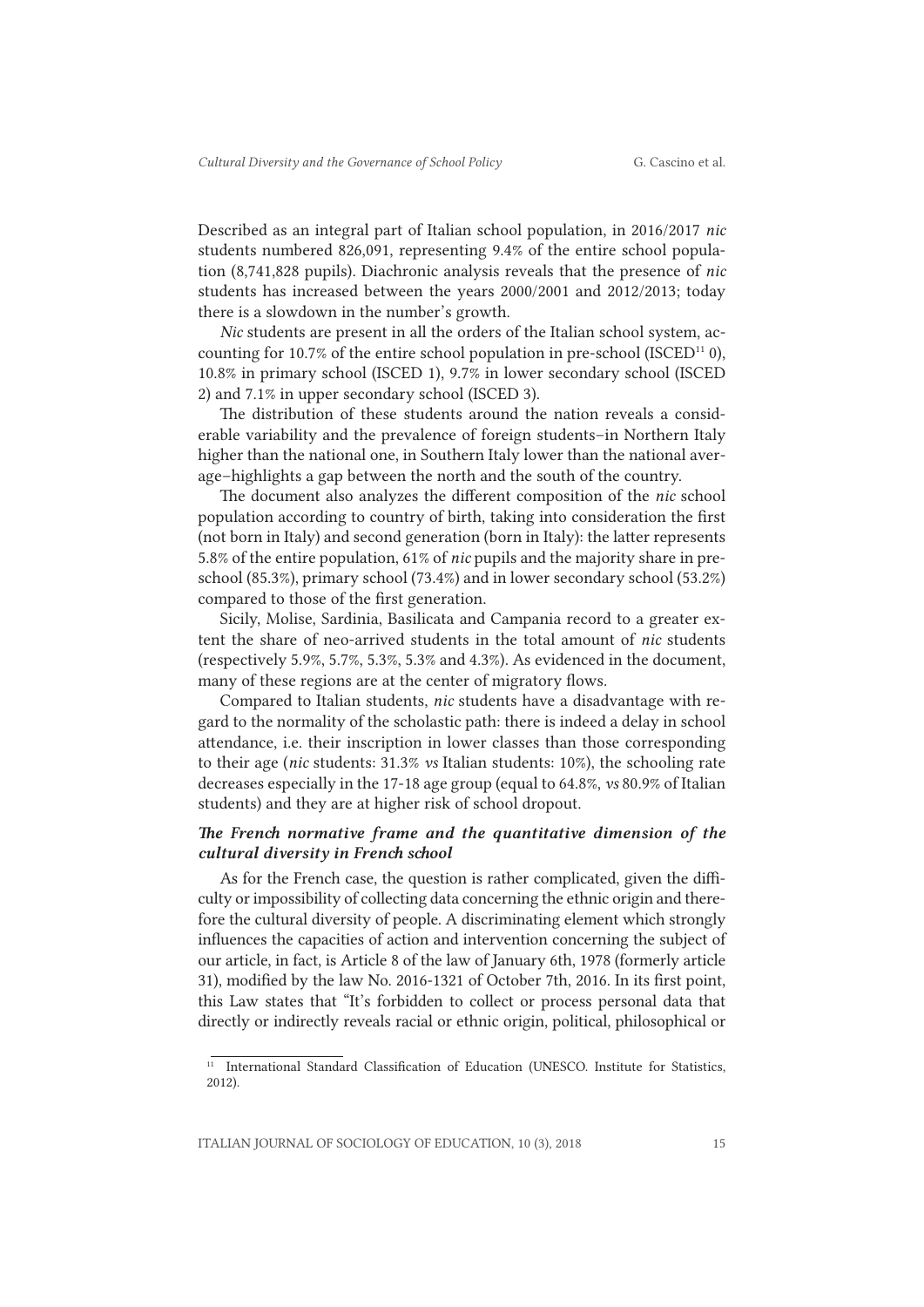religious opinions, or trade union membership of the persons, or relating to their health or sexual life". In addition, the CNIL (Commission Nationale de l'Informatique et des Libertés<sup>12</sup>) considers that an analysis carried out on the basis of the consonance of the name or the surname of a person or certain multicriteria treatments should be related to this same Law.

Thus, the data we can analyse is somewhat patchworked, and only shows a few particular trends. While on the one hand the MIPEX2015 and Eurostat data show that 15% of 15year old students have an immigrant background (Huddleston *et al*., 2015), on the other hand very few statistics or studies exist concerning the topics at the heart of our paper–among these, the work of Lacerda and Ameline (2001). These authors' work can help to depict an interpretative frame of the cultural diversity of French school. The family reunification policy introduced in 1975 increased the number of pupils of foreign nationality (from 7.7% in 1975 to 10.6% in 1984), knowing that contrary to the Italian case, there is no foreign nationality quota in French classes.

At the time when they wrote their paper, there was a very large disparity between public and private institutions, this remains the case. With regard to public schools, for example, foreign pupils are three times more numerous in schools in the educational priority zones (ZEP–Zone Education Prioritaire) (21.8%). Conversely, in private establishments, 93.1% of them have fewer than 5% foreign students. Added to this, we can find a strong territorial disparity. Schools with very high proportions of foreign students are located in the suburbs of Paris, Lyon and Marseille (as also highlighted by Audren and Baby-Collin, 2017) as well as in French Guyana. Academies in western France and overseas (except Guyana) have very few schools with many foreign children.

More recently, some research was conducted concerning the presence of immigrant students in schools, but the data were rather confusing or based on small samples. This is because, as stated by Ichou (2013), most of them share a number of limitations that function as methodological and conceptual barriers. These barriers are partially related to those we introduced. Among these works, the one of Fougère *et al.* (2017), which is quite recent but based on 2007 data concerning middle school students, is particularly interesting as the authors declare that in the schools they analyzed 2.9% of the students were immigrants. According to them, the data would be representative of the French school population.

The "Department of Evaluation, Foresight and Performance" of the Ministry of National Education regularly provides information on allophone students. This aspect can give us an interpretative key on the situation regarding

<sup>&</sup>lt;sup>12</sup> National Commission on Informatics and Liberties, an independent French administrative regulatory body whose mission is to ensure that data privacy law is applied to the collection, storage, and use of personal data.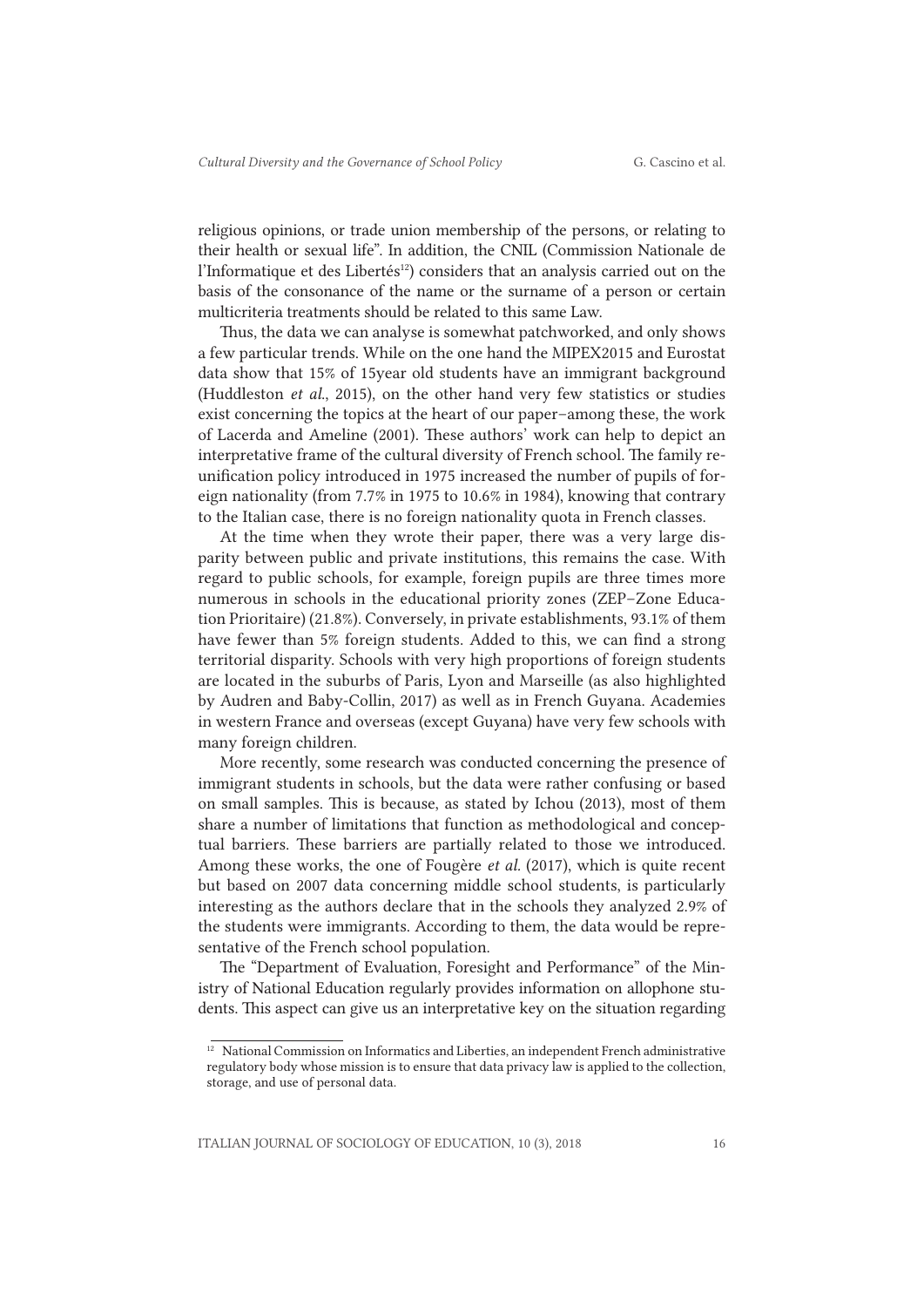foreign pupils in the territory, even if it is not exactly the same type of population, as it doesn't mention the ethnic dimension. In the volume of 2017 we find information concerning the previous years. In particular, during the 2014-2015 school year, 52,500 allophone pupils were accommodated in first and second level schools: 25,500 in elementary schools (ISCED 1), 22,300 in secondary schools (ISCED 2), and 4,700 in high schools (ISCED 3). In total, these students represent 0.56% of first and second-degree enrolment (out of a total of about 12,824,000 pupils in France in 2015). What's more, 1,600 young allophone pupils were taken charge of by the school dropout missions (Missions de Lutte Contre le Décrochage Scolaire–MLDS) mainly because of their age.

The distribution of allophone students in the territory is mixed. The Ilede-France (academies of Paris, Créteil and Versailles) alone welcome three students out of ten.

#### School policies in Italy and in France: a short review

#### *School policies on immigration in Italy: normative and cognitive dimensions and target groups*

Given that the presence of students with migratory origins in Italy increased in the first decade of the 21st century (MIUR – Ufficio Statistica e studi, 2018), here we consider the ministerial documents prepared from this period to today.

The principal of universalism appears constant through time in the documents we analyzed. The focus is on the need to guarantee the right to study for all, based on the principle of the recognition of equal rights and the centrality of the person in relation to the other. Some documents, in particular, depict universalism as the manifesto of cultural diversity management of the Italian school system: M.C. of March 1st 2006, n. 2413*;* the document *La via italiana per la scuola interculturale e l'integrazione degli alunni stranieri*<sup>14</sup> (MPI<sup>15</sup>, 2007); M.C. of January 8th 2010, n.  $2^{16}$ . These documents recall some Italian legislative sources, declarations and international conventions that establish the right of access to education for young immigrants. Italian school policies combine the principle of universalism with intercultural education, which refers to both the normative dimension and the cognitive dimension.

<sup>13</sup> *Linee guida per l'accoglienza e l'integrazione degli alunni stranieri*, that is *Guidelines for the reception and integration of foreign students*.

<sup>14</sup> That is *The Italian method for intercultural school and the integration of foreign students*.

<sup>&</sup>lt;sup>15</sup> Ministero della Pubblica Istruzione (Ministry of Public Education), that then becames Ministero dell'Istruzione, dell'Università e della Ricerca–MIUR (Ministry of Education, University and Research).

<sup>16</sup> *Indicazioni e raccomandazioni per l'integrazione di alunni con cittadinanza non italiana*, that is *Indications and recommendations for the integration of pupils with non-Italian citizenship*.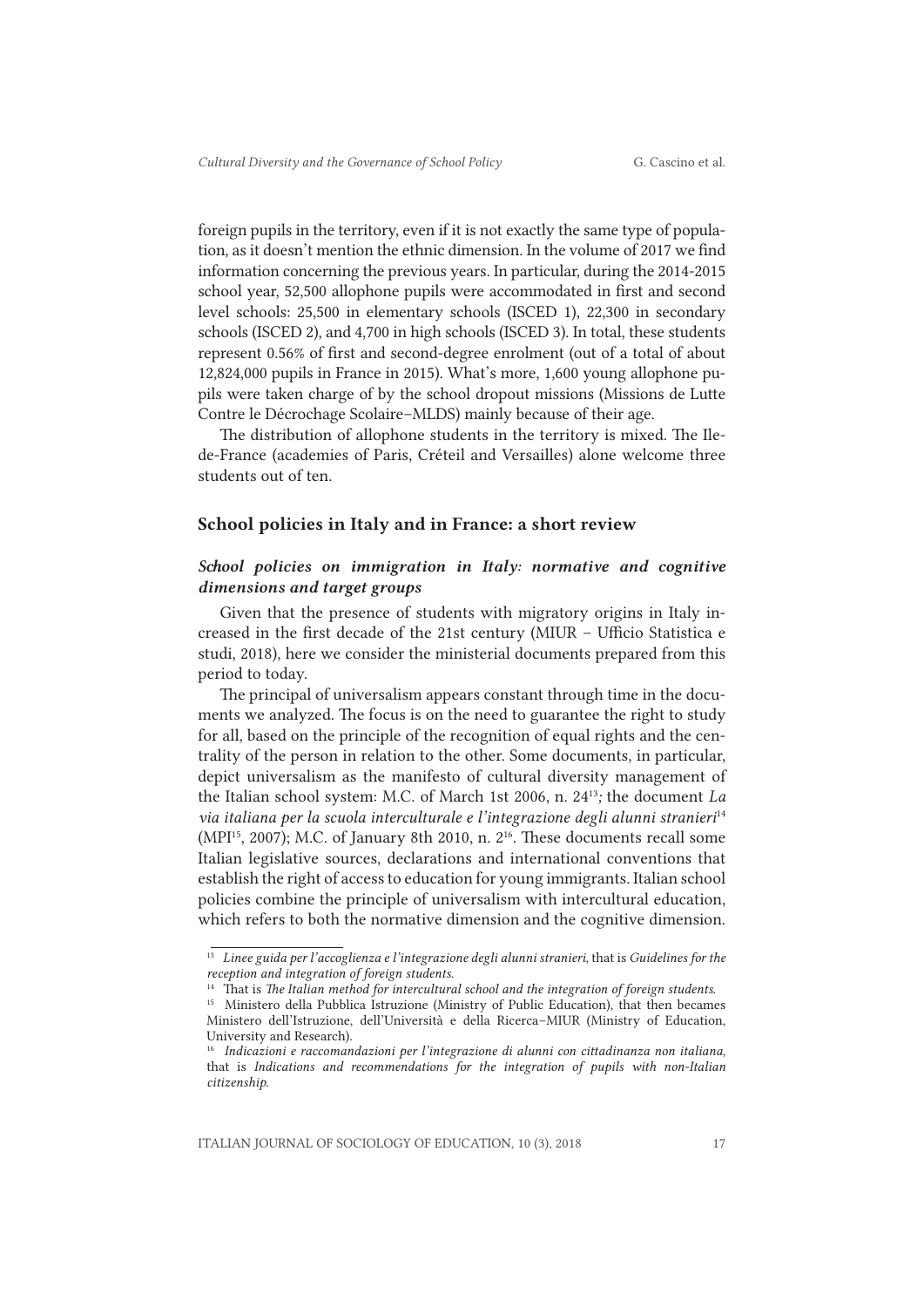Defined in a more detailed way over the years, intercultural education becomes a container of convergent approaches: anti-racism education, against Islamophobia, education for diversity (cognitive, affective and relational) and, more generally, as a dimension of citizenship education (MPI, 2007).

Intercultural education – that "interprets diversity as an asset and an educational resource rather than as a trait to be ignored or silenced" (Gobbo, 2011, p. 151) – recalls the models that problematize the relationship between different cultures. It seems to lead to interculturalism<sup>17</sup> through different expressions: confrontation, dialogue and mutual transformation, recognition and appreciation of differences, social cohesion (MPI, 2007); dialogue and social cooperation (M.C. 2/2010); meeting, mutual recognition and progressive integration (MIUR Note of February 19th, 2014, No. 4233<sup>18</sup>); exchange and comparison; cohabitation and new citizenship (MIUR Note September 9th 2015, No. 553519). Therefore, interculture is viewed as a "barter of knowledge and experience" (Bianchi, 2017, p. 2). In fact, the importance of promoting intercultural education is highlighted not only in the presence of foreign students at school, but also in the absence of them, to generally form a comparison between cultures.

The realization of the values of Italian educational policies is pursued through various indications, both organizational and pedagogical-didactic, which reveal the cognitive dimension. In fact, some documents are proposed as "indications and lines of action", "compasses for navigation" (MPI, 2007), "operative indications" (M.C. 24/2006; Note MIUR 4233/2014) and "proposals for actions" (Note MIUR 5535/2015).

Regarding the organizational plan, the indications, in line with the desire to guarantee everyone's right to study, highlight the welcoming, defined by the M.C. 24/2006 as "a set of obligations and provisions through which the relationship of the pupil and his/her family is formalized with the scholastic reality".

The indications, paying attention to the balanced distribution of enrolments between schools and to the heterogeneity of citizenship in the composition of classes (M.C. 24/2006) – in order to combat school segregation, but also to contain the foreign presence (Colombo, 2017a) – establish a maximum presence of immigrants students per class equal to a share of 30% of foreign students out of the total number of enrolled students (M.C. 2/2010).

 $17$  This model postulates intercultural integration as a reconciliation of universal rights with cultural differences. The model of interculturalism "focuses on the relationships between different cultures, based on the bidirectional, symmetrical and personal exchange, based on the principle of acculturation" (Cesareo, 2010, p. 80). Based on the principle of the centrality of the person, this model identifies the need for a common cultural nucleus based on sharing values for all human beings (Cesareo, 2008).

<sup>18</sup> *Linee guida per l'accoglienza e l'integrazione degli alunni stranieri*, that is *Guidelines for the reception and integration of foreign students.*

<sup>19</sup> *Diversi da chi?*, that is *Different from whom?*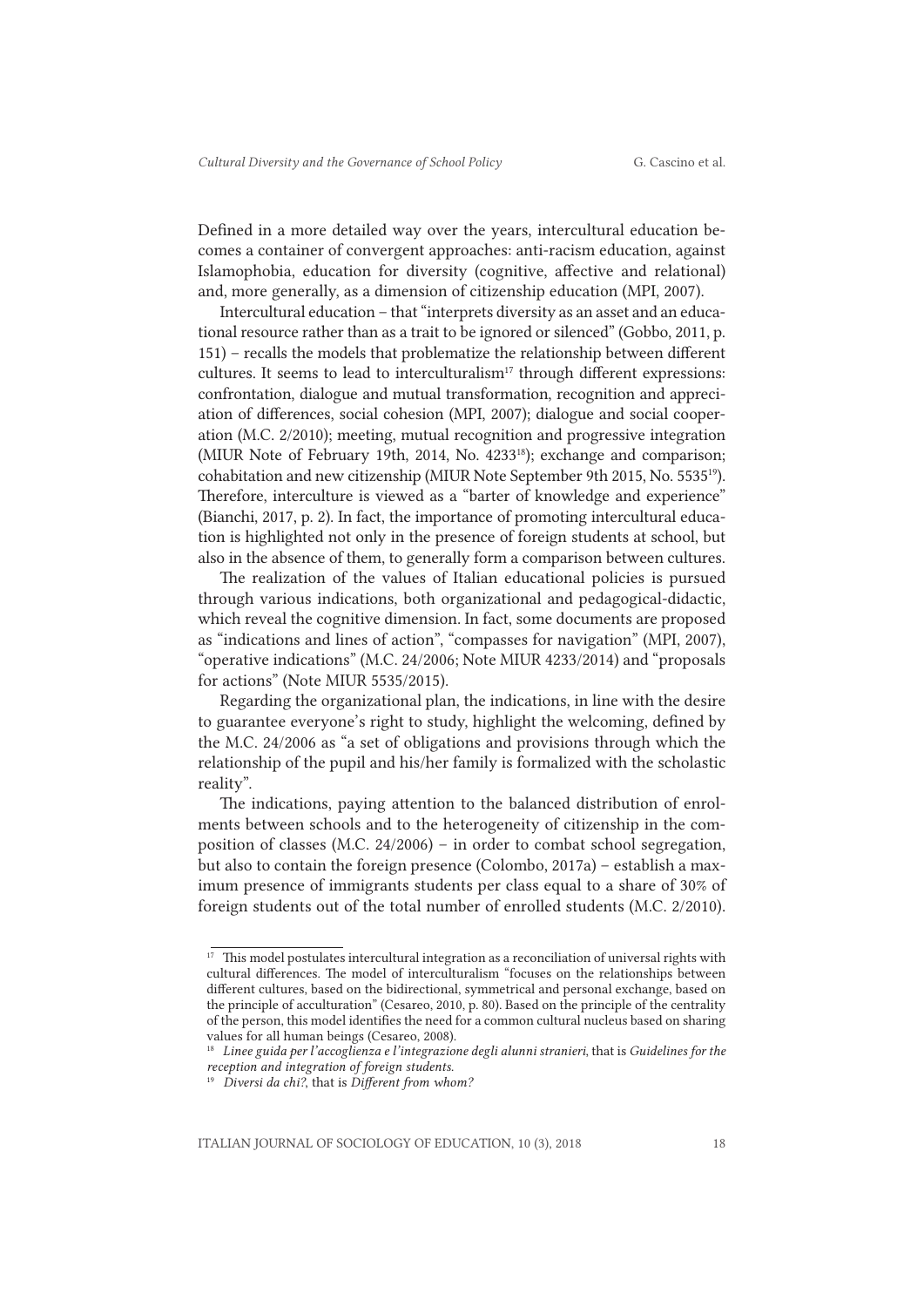However, this was done without any reference to the way in which this quota was chosen. More recently, the MIUR Note 4233/2014 adds the warning against prevention of school/educational segregation, focusing on "catchment areas", on the orientation of foreign students, on access to pre-school for foreign minors and on the awareness of Italian parents about the potential of cultural class heterogeneity.

At later stages, the indications on the management of insertion and reception take on a more systematic character, starting from M.C. 24/2006, in the administrative, communicative-relational and educational-didactic areas. Therefore, the indications of the way students are distributed in classes and schools gradually become more detailed, giving more attention to the *ex ante* conditions–migration experience and resources of the scholastic organization–and the resources to be activated to deal with these issues. The care of the resources for the management of the presence of non-Italian students at school, takes the form of two sides, that of the students and that of the teaching staff.

On the first side, there is a growing recognition of the need for formative evaluation and the preparation of individualized work plans (MPI, 2007). In general, the emphasis is placed on the importance of the "biographical and relational uniqueness" of each student, to whom they can adapt programs and evaluations (formative vs. certificative) (*ibidem*). In fact, the ministerial directive of 27 December 2012<sup>20</sup>, adopting the bio-psycho-social model of the WHO's ICF (International Classification of Functioning), includes students with linguistic and cultural disadvantages in the area of Special Educational Needs, an area that requires personalized study pathways (Law 53/2003) all teachers to assume responsibly, not simply the one designated to support (Law 170/2010). However, as Colombo points out (2017a), only students with these difficulties fall in this group, not all students of migrant origin.

Moreover, the documents offer a clear and increasingly articulated definition of the students coming from a context of non-Italian origin. "Immigrants", "foreigners", "community and non-community", "students with non-Italian citizenship", "students of foreign origins" these are the expressions that have been used over the years. Attention is drawn to the different experiences of migration and to the "migratory project", distinguishing, for example, between pupils of recent immigration and more distant immigration in terms of time, as well as the precise knowledge of the type of immigration. The 2014 Guidelines provide an overview of the terms referring to the different groups of pupils with foreign origins, including those with non-Italian citizenship, non-Italian-speaking family environment, unaccompanied minors, children of mixed

<sup>20</sup> Strumenti d'intervento per alunni con bisogni educativi speciali e organizzazione territoriale per l'inclusione scolastica, that is Intervention tools for pupils with special educational needs and territorial organization for school inclusion.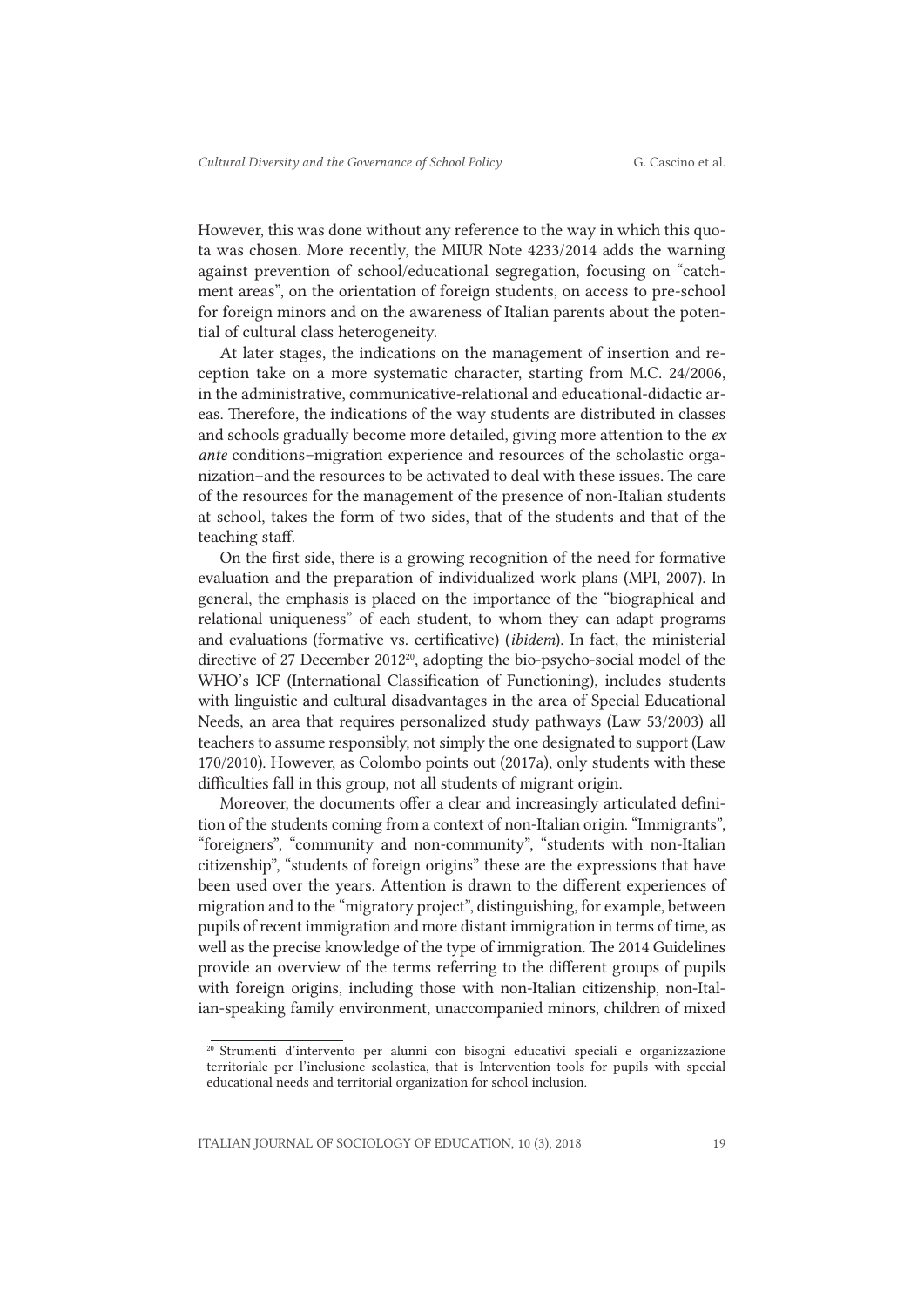couples, those who have arrived for international adoption, Roma, Sinti and Caminanti pupils and university students with foreign citizenship. The different locutions seem to shy away from a mere classificatory logic and reveal, rather, greater care "in order to better define school programs for a more complex school population" (Gobbo *et al*., 2011).

In terms of the management of teaching staff and their resources, non-Italian students have a big impact on school organizations. Resources are thus focused on the critical training and sensitization of teachers in order to reconsider their role (MPI, 2007). This second side has been implemented since 2007 with a view to the training of school staff (administrative, technical and auxiliary) and providing university education.

Among the organizational indications, the reference to the influence of Italian and non-Italian parents, linguistic mediators, cultural and/or mother-tongue experts is constant, above all in order to set the conditions for an adequate dialogue and communication exchange.

Moreover the organizational indications, responding to an integrated planning logic of the intervention (as foreseen by the Legislative Decree 286/1998), prescribe the involvement of various institutional actors who are active on the territory for the integration of foreign students. We observe the progressive structuring of this involvement, firstly to formalize through memoranda of understanding, more recently through "territorial pacts", "network agreements" between the educational institutions, "coordination structures" at the local (hub schools), regional (task force) and national (national working group) levels (M.C. 2/2010).

Regarding the pedagogic and didactic guidelines, the participation of foreign students in the global activities of the class, and the attention to the relational climate in the classroom is recommended. The normal classes represent the "identity building space of all the students" (MPI, 2007). An exception to the dimension of confrontation and dialogue is only permitted for the intensive teaching modules of Italian as L2 (second language), with the aim of promoting the "linguistic integration" of foreign students. A "good competence in written and spoken Italian, in the receptive and productive forms"–considering both the language to communicate and the language for study (respectively ItalBase and ItalStudio, MPI, 2007)–is seen as "one of the main factors of scholastic success and social inclusion" (M.C. 24/2006), as "a condition for dialogue and social cooperation" (M.C. 2/2010).

Also, attention is given to the valorisation of foreign languages and cultures of origin–with specific integrative teachings in the field of intercultural education projects for Italian and foreign students–and in the progressive promotion of plurilingualism (foreign languages and languages of origin).

The normative dimension of intercultural education finds its place in the pedagogical-didactic orientation that provides the critical formation of re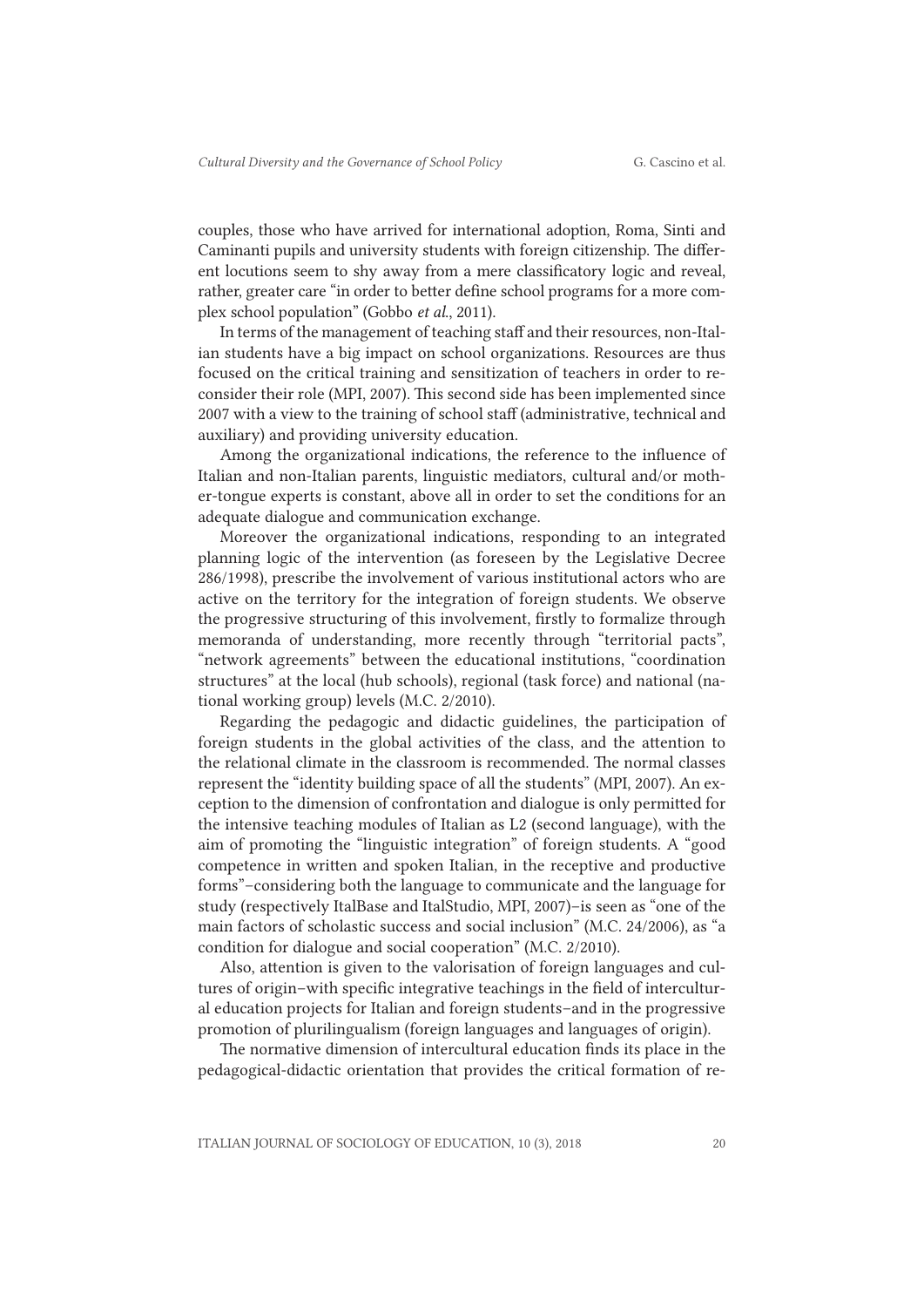spect, dialogue, openness, exchange, multi-belonging, the disruption of obstacles to intercultural communication (racism, stereotypes, prejudices), as well as the intercultural interpretation of teaching approaches and tools for the whole school community. In this frame, the value of the intercultural perspective invests in disciplinary teachings, which must be oriented in this direction (allowing comparisons with different contents and different ways of thinking; MPI, 2007).

We dedicate a separate reflection to the Note MIUR 5535/2015, as it provides *proposals*–rather than indications–on the basis of critical issues that still emerge in the multicultural school's management and that indicate that much is still to be done (Ostinelli, 2017). In this regard, the document proposes 10 corrections for the scholastic organization designed to: 1) Reaffirm the right to the immediate insertion of the newly arrived pupils; 2) Increase awareness of the importance of pre-school; 3) Counteract the scholastic delay; 4) Accompany during the steps; adapt the program and the evaluation; 5) Organize an effective orientation towards the continuation of the studies; investing in the protagonism of the students; 6) Support the learning of Italian L2, language of schooling; 7) Enhance linguistic diversity; 8) Prevent school segregation; 9) Involve families in the educational project for their children; 10) Promote intercultural education in schools.

Finally, regarding target groups for these policies, the guidelines reveal the need for the mutual adaptation of the local society and the alien communities: the learning of the Italian language for foreign students, intercultural education as citizenship education for all the students, the assumption of responsibility of the whole educational community through the training of staff at all levels and the adaptation of school materials from an intercultural perspective.

## *School policies concerning immigration in France: normative and cognitive dimensions and target groups*

For the purposes of our reflection we will only analyze the documents aimed exclusively and directly at managing elements related to the cultural diversity at school, with the aim to manage the restrictions caused by the law No. 2016-1321 of the October 7, 2016. So, we will focus on the Article L131-1 of the French Code of Education, on the Ministerial Circular No. 2002-063 of March 20th, 2002, and on the Ministerial Circular No. 2012-141 of October 2, 2012.

As indicated by the French Code of Education in Article L131-1 "Education is compulsory for children of both sexes, both French and foreign, between six and sixteen year olds". The current government, elected in June 2017, has just lowered the age of compulsory education to 3 year old, and that will be come into effect in the Fall of 2018-2019.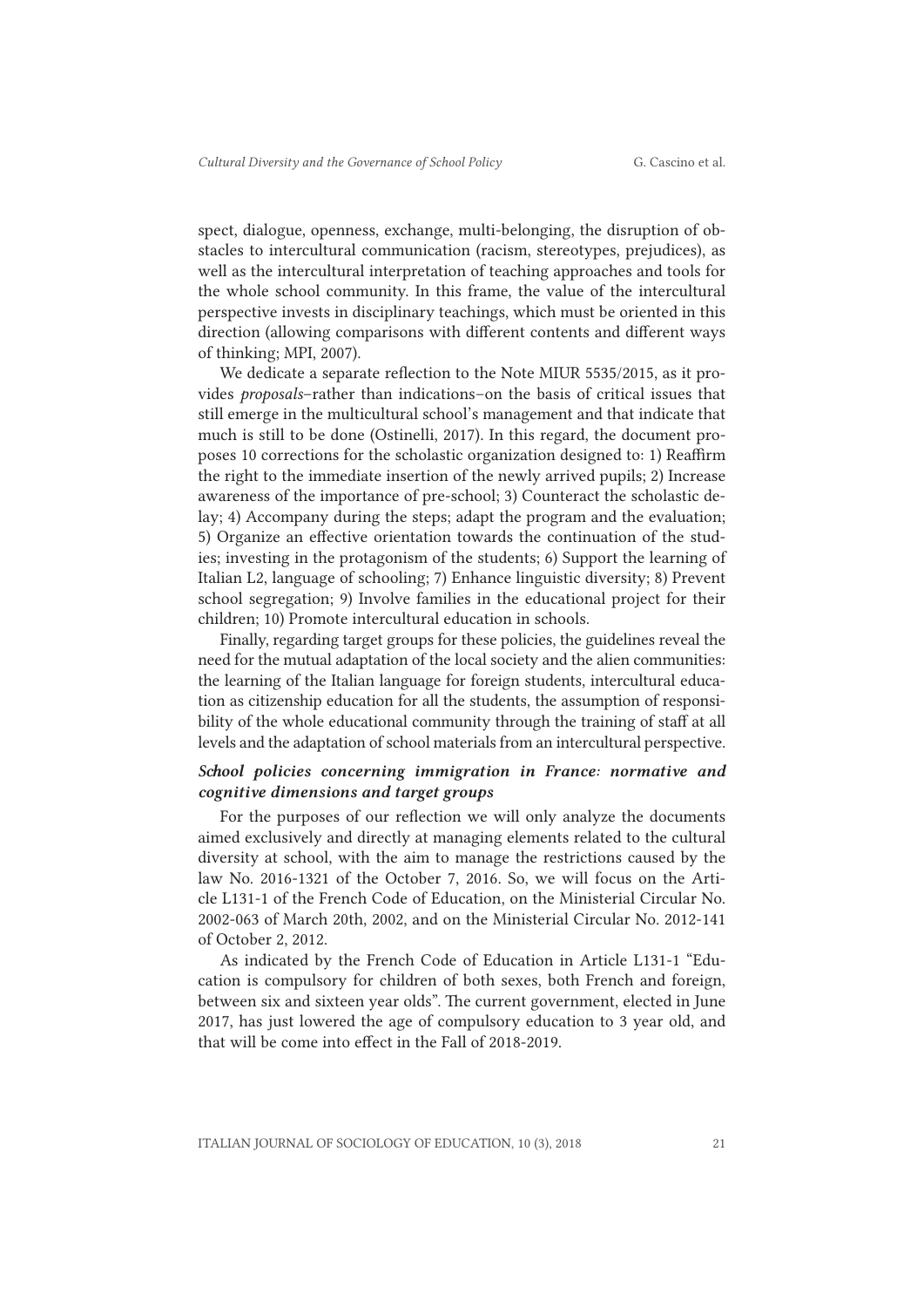Article L131-1 is fundamental, because it is the starting point for the policy of reception of children in the educational structures: even if the teaching can be provided by the parents with the annual authorization of the academic inspection services, allophone parents will not be able to provide this instruction; which implies the need to use public or private structures.

Returning to the topic of allophony, it is for us the closest feature to the ethnic factor and cultural diversity. When allophone pupils enter the French education system, 88.3% of them benefit from linguistic or schooling support in a specific system. This kind of care is more frequent in middle school (91.2% compared to 86.7% in elementary schools and 83.1% in high schools). Regardless of the degree of schooling, allophone students mostly integrate a teaching unit for incoming allophone students (UPE2A). The schooling of foreign students, as we wrote, is currently regulated by two main ministerial circulars: the Ministerial Circular No. 2002-063 of March 20th, 2002 which fixes the modalities of registration and schooling of pupils of foreign nationality, and the Ministerial Circular of October 2, 2012 on the organization of the schooling of allophone students who are newly arrived in France.

As for the first point, it was addressed to the rectors of the academies, to the inspectors of the academy, to the directors of the departmental services of national education, to the heads of the schools. The main objective of this Ministerial Circular is to reconsider and specify the registration and enrollment procedures for first and second degree foreign students taking into account legislative and regulatory developments following the circular of 16 July 1984. According to the previous circular no distinction could be made between students of French nationality and foreign nationality for access to the public service of education. According to the new Circular, the persons that are responsible for a child of foreign nationality subject to compulsory schooling must ensure his/her education. In addition, the International Convention on the Rights of the Child of 20 November 1989, ratified by France, guarantees children the right to education free from any distinction related to their nationality or their personal situation.

An interesting element in this Circular is the fact for foreign minors between the ages of sixteen and eighteen, that even if they are not subject to compulsory schooling, care must be taken to ensure that their schooling can be ensured, taking into account, of course, their degree of education, fluency in the French language and their level of education. The Circular also specifies that the refusal to scholarize a young person no longer subject to compulsory schooling must be motivated (sectional decision of the Council of State of 23 October 1987). This refusal may be justified by a pedagogical motivation.

Subsequently, the circular explains that foreign pupils have the same right to be educated as students of French nationality. However, particular difficulties may be encountered, especially when these students are not con-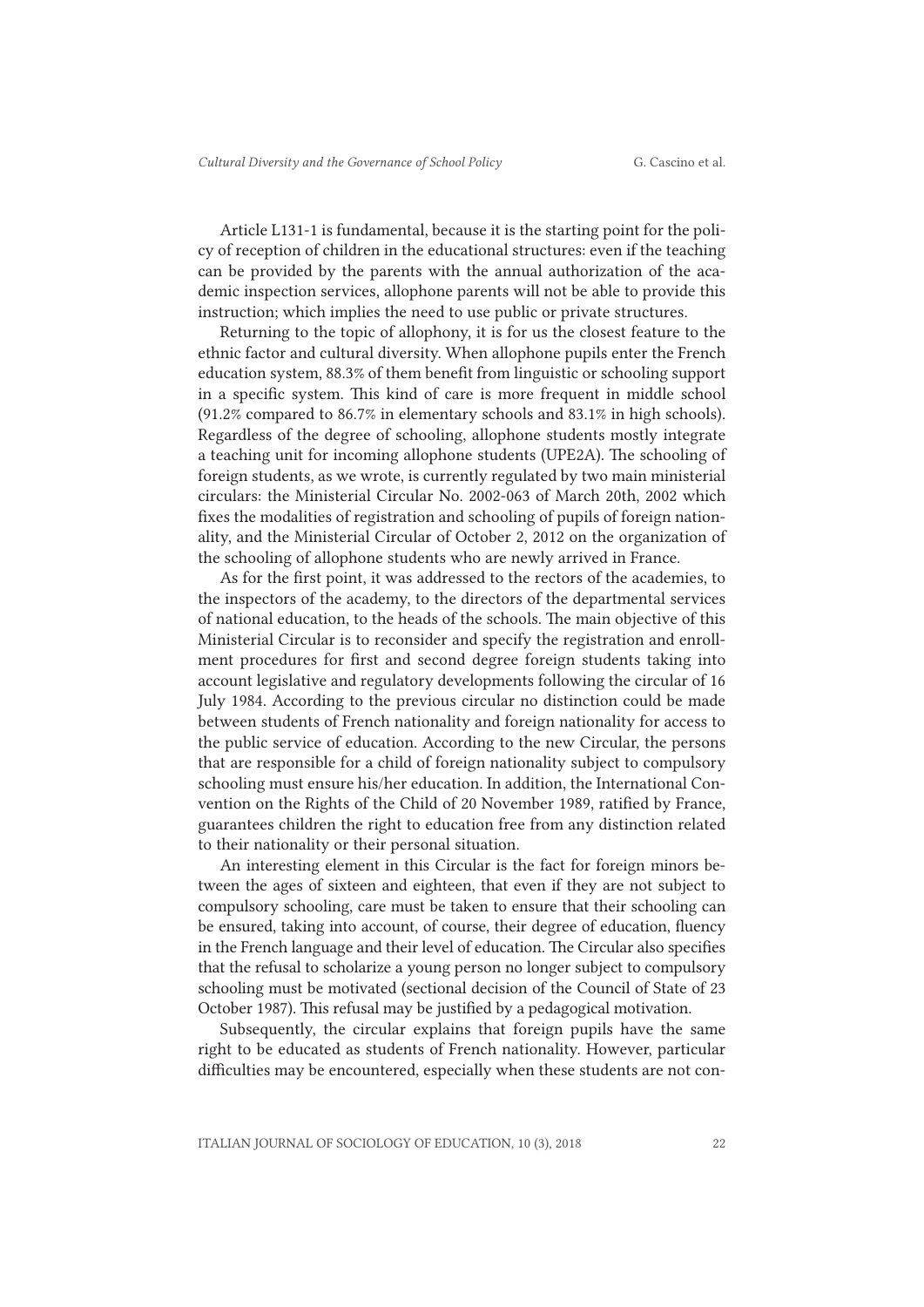sidered legal under immigration laws. The circular's concern is to guarantee equality of opportunities, also with regard to the pursuit of studies.

Similarly to the first one, the Ministerial Circular of October 2, 2012<sup>21</sup> was addressed to the rectors of the academy, to the academic directors of National Education Services, to the regional pedagogic inspectors, to the primary schools' inspectors, to the heads of secondary schools, to the principals, to the first and second degree teachers, because it states that the schooling of allophone students concerns all educational teams. This Circular's objective is to reaffirm the principles implemented by the school regarding the organization of the schooling of newly arrived allophone students. It abrogates the previous Circular No. 2002-100 of 25 April 2002<sup>22</sup> on the organization of the schooling of children who are newly arrived in France.

Having stated that the registration and enrolment conditions of foreign students are laid down in the above mentioned Circular No. 2002-063 of 20 March 200223, the education of allophone students is a matter of common law and compulsory education: ensuring the best conditions because the integration of allophone students arriving in France is a duty for the Republic and for its schools.

This Circular stated that School is the decisive place to develop inclusive educational practices with the goal of social, cultural and professional integration for allophone children and adolescents. This inclusion involves socialization, learning French as a second language, the mastery of which must be acquired as quickly as possible and the taking into account of school skills acquired in other areas of education in the school system, in France or other countries, in French or in other languages.

The Circular also states that the School must be viewed as a place of safety by these children and their families who are often weakened by changes in their personal situation. As for the designation of the class of enrollment, the Circular states that incoming allophone students who do not speak the language of schooling, regardless of the fact that they are at the age of compulsory kindergarten, or older than 16, pupils subject to compulsory schooling and pupils over 16 must be enrolled in the class of their age. It's important to stress, for this Circular, the emphasis on the families of children, on the importance

<sup>&</sup>lt;sup>21</sup> Organisation de la scolarité des élèves allophones nouvellement arrivés, that is Organization of the schooling of newly arrived allophone pupils.

<sup>22</sup> Organisation de la scolarité des élèves nouvellement arrivés en France sans maitrise suffisante de la langue française ou des apprentissages, in English Organisation of the schooling of newly arrived pupils in France, without sufficient control of the French language or teachings.

<sup>23</sup> Modalités d'inscription et de scolarisation des élèves de nationalité étrangère des premier et second degrés. In English Registration and enrollment conditions for first and second degree foreign pupils.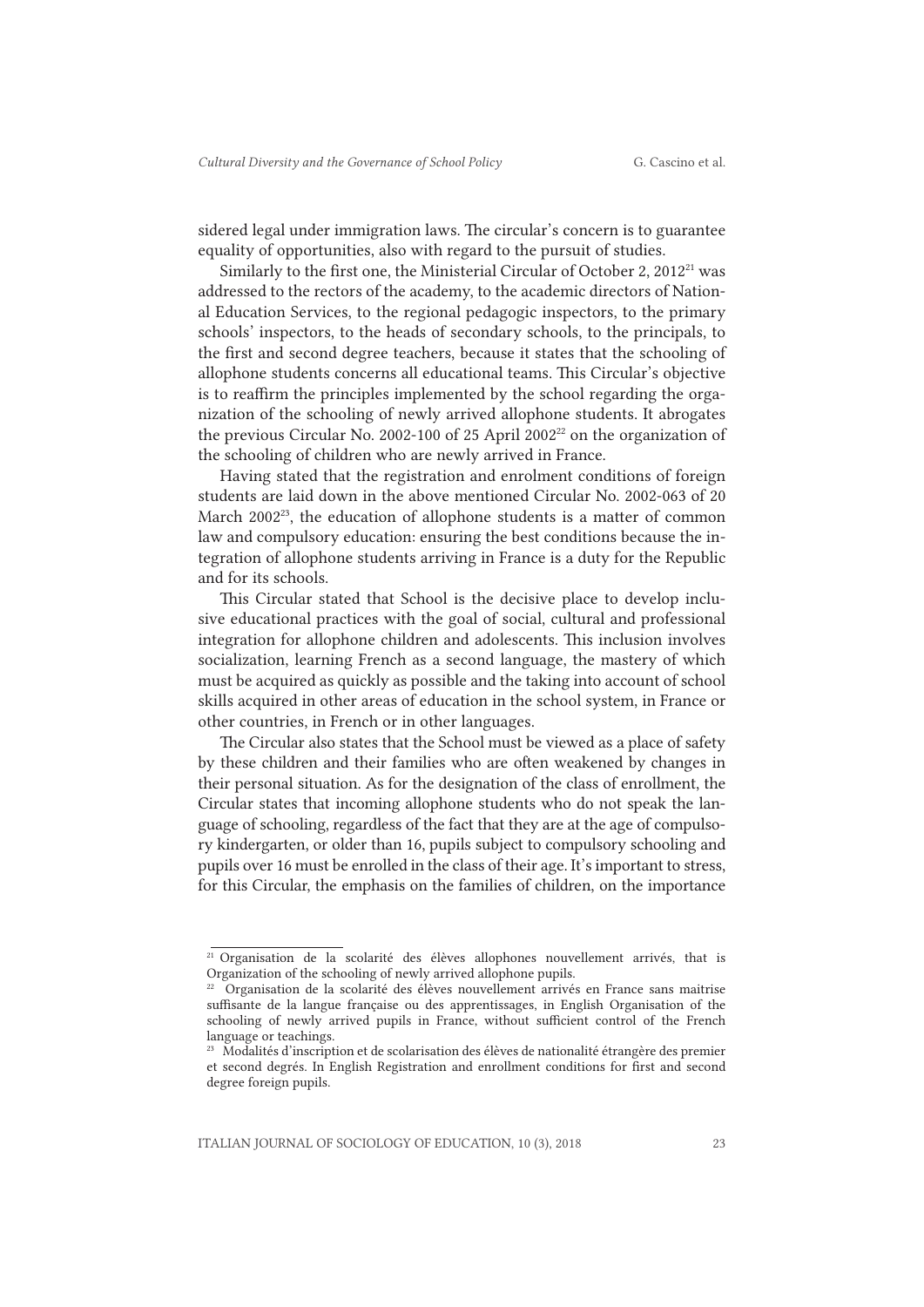of the feeling of well-being and safety, and on the role of the different actors of education acting as a team to guarantee the inclusion of allophone children.

Thus, starting from this premise, the newly arrived children in France are welcomed in an ordinary class. The obligation to attend school applies, as for other pupils, to students arriving from abroad to France for the first time. The student is first assessed to know his/her acquired knowledge skills. Depending on his/her level, he/she will be assigned to a school and will attend regular or adapted schooling.

As explained by Armagnague-Roucher and Rigoni (2016), there is potentially a multitude of ways to implement, qualitatively, the right to schooling of migrant students. In France, this compulsory education has been accompanied by a change in the methods of their treatment in the classroom and in their school, as we just introduced. But this path led to a view of these students as full-time special needs learners, just like disabled ones, but it took a long time, and according to the authors, nowadays the management and school life teams receive very little support in the schooling of these students and the accompaniment of their families, as stated by the Ministerial Circular of October 2, 2012, while the needs of mediations are sometimes quite complex.

The concept of Special Needs Education, strongly linked to the topic of migrant or allophone children, even if it was adopted slowly in the French context: promoted by supranational institutions since the 1990s, it was based on a social model which refused the exclusion of people, and promoted the acceptance of their difference. This movement was supposed to be opposed to any form of schooling in a specialized environment or to a segregative device that could lock people into a stigmatizing and vulnerable dimension, as well as providing a form of schooling that allows the student's integration. Assuming that the schooling of any student benefits everyone, this paradigm shift in the French school system was designed to develop a sense of community and mutual support. Inclusion thus referred to the terms of social justice and equal opportunity (Dubet, 2004, 2010), with the principle that the school system must adapt itself to students with particular needs rather than the other way around.

To conclude this part, we can say that what emerged from the "evolution" between 2002 and 2012 is a universalistic vision of the ecological environment of the "allophone" pupils, that should now be discussed considering their family, with an inclusive aim, based on a supposed ethic of well-being.

#### Comparative analysis: similarities and/or divergences?

On the basis of the above mentioned policy documents, we now undertake a comparative analysis between the two countries (Table 2). First of all, it's fundamental to stress the idea that Italian data refers to students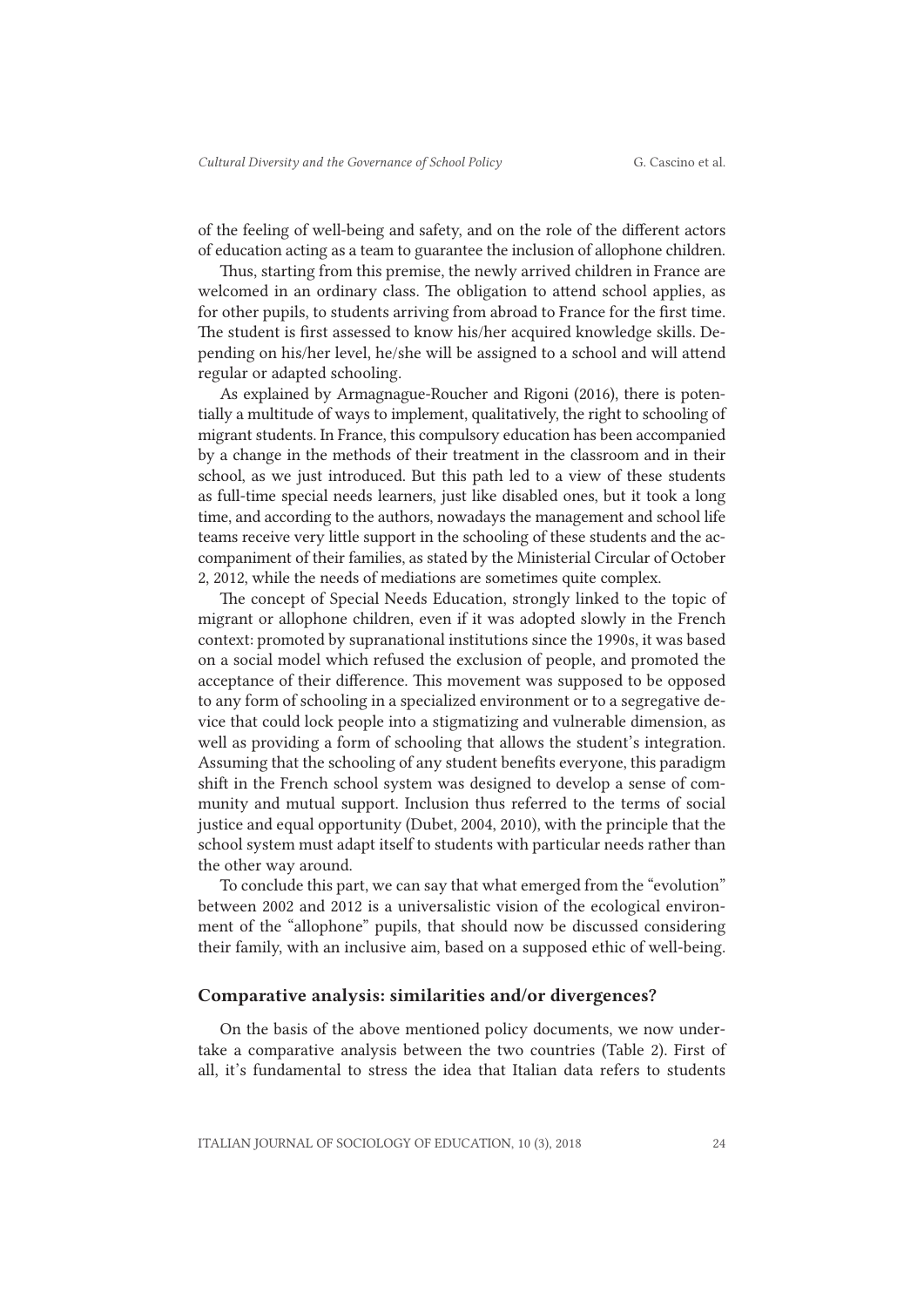with "non-italian citizenship", recalling only the legislative criterion, which distinguishes natives from non-native basing on citizenship (Caronia & Bolognesi, 2015); the French data refers to the "allophones". This result – or this premise – requires caution in interpreting the proposed comparison. However, it allows us to highlight that in France we have to face the difficulty or impossibility of collecting data on the "racial or ethnic origin, political, philosophical or religious opinions, or trade union membership of the persons, or relating to their health or sexual life" because of the above mentioned Article 8 of the law of January 6th, 1978 (formerly article 31), modified by the law No. 2016-1321 of October 7th, 2016.

Given the divergence concerning the statistical categories used to outline the presence of cultural diversity at school, in the documents of both countries we register a lack of data on the real conditions of the immigrant children and/or children of immigration, as shown by Portes (1996) in the late 90s for the American context, denouncing a gap between the strategic importance of the immigrant second generation–to which is recognized a crucial role for the long-term consequences of immigration–and the lack of official sources on its condition, with reduction to broad statistical categories.

Therefore, a comparative analysis in the European context, is influenced by the "different policies regarding survey questions about race, ethnicity, religion, or sexuality" (Crul & Mollenkopf, 2012, p.21). As evidenced by Foner and Lucassen (2012) regard the second generation, the study approaches to the children of immigration are conditioned by the different national policies and attitudes towards ethnic and cultural diversity.

In any case, both labels refer to the multicultural component of the school, which presents a different incidence in the two countries: in Italy *nic* students are 9.4% of school population; in France allophone students are 0.56% of school population.

Even if Italy presents a more important number of normative documents, compared to a French system which is based mainly on a limited number of language-focused documents, we could analyze the *normative* and the *cognitive* dimensions of both school policies.

Assuming a circularity between the two dimensions, we could see that Italy highlights the intercultural aspect of education, while France stresses the importance of language.

Italian school policy places emphasis on dialogue, exchange and mutual enrichment of different cultures, making inter-culturalism (Cesareo, 2008; 2010) its manifesto. However, despite Italian attention to intercultural education for all–defined over the years as education, sensitivity to anti-racism and Islamophobia, education about diversity (cognitive, affective and relational) and, more generally, as a dimension of citizenship education–in the documents analyzed no detailed information on how to develop it at school was provided.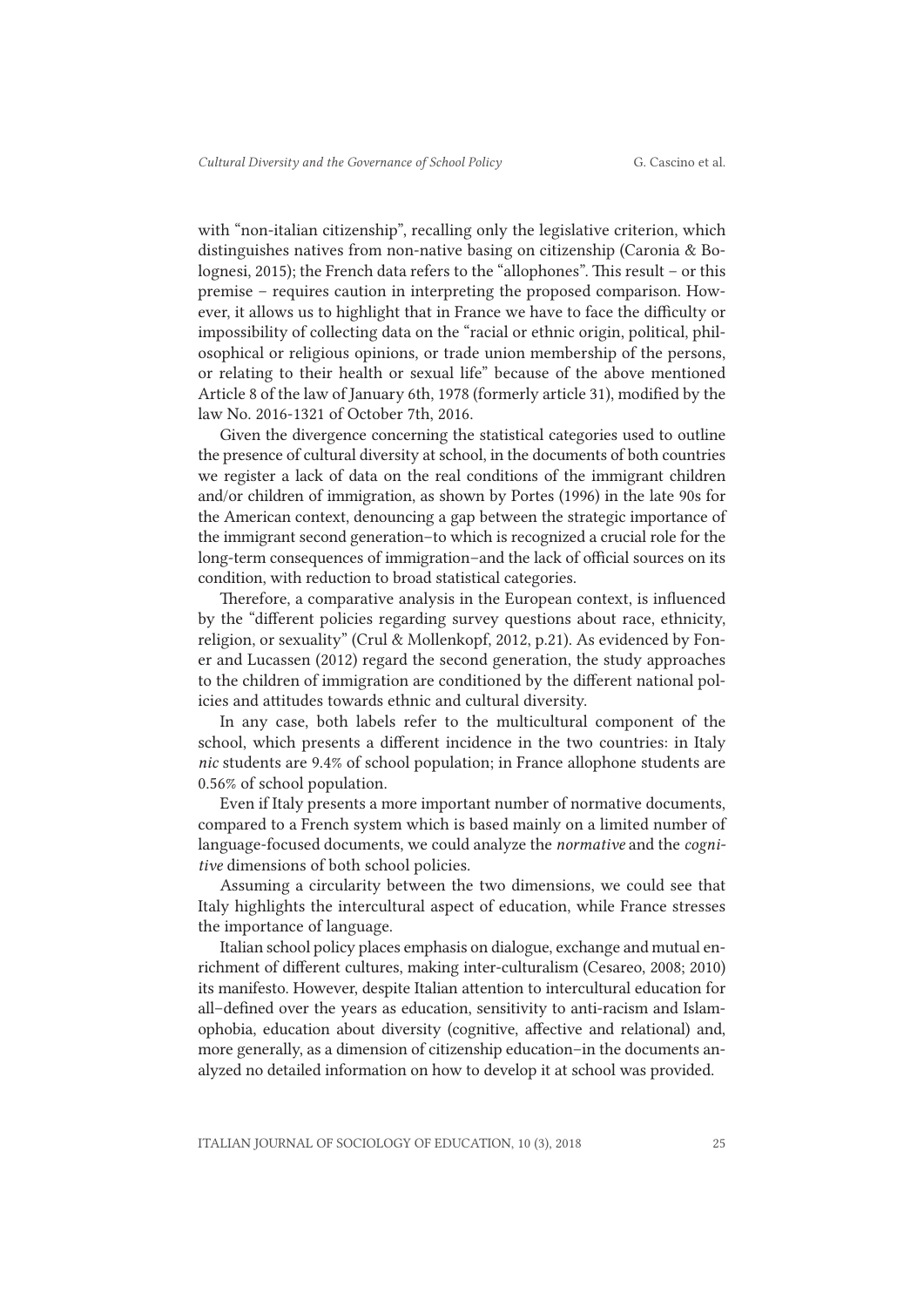| Penninx &<br>Garcés-<br>Mascareñas<br>(2016)     | Moini<br>(2013)        | <i><b>Observational</b></i><br>variables                                                                  | Italian<br>multicultural school<br>policy                                                                                                                                                                                                                                                                                                     | French<br>multicultural<br>school policy                                              |
|--------------------------------------------------|------------------------|-----------------------------------------------------------------------------------------------------------|-----------------------------------------------------------------------------------------------------------------------------------------------------------------------------------------------------------------------------------------------------------------------------------------------------------------------------------------------|---------------------------------------------------------------------------------------|
| Problem<br>definition                            |                        | Regulations<br>frame                                                                                      | Foreigners = citizens<br>of non-EU states and<br>stateless persons.<br>Education of foreign-<br>ers.<br>• Intercultural educa-<br>tion.                                                                                                                                                                                                       | Impossibility of<br>$\bullet$<br>collecting data<br>concerning the<br>ethnic origin   |
|                                                  |                        | Descriptive frame                                                                                         | Non italian citizenship<br>(nic) students<br>9.4% of school popu-<br>lation                                                                                                                                                                                                                                                                   | Allophone stu-<br>dents<br>0.56% of the<br>school popula-<br>tion                     |
| What should<br>be done                           | Normative<br>dimension | Value-driven<br>orientations<br>(conveyed)<br>integration<br>models) by<br>multicultural<br>school policy | Interculturalism<br>$\bullet$                                                                                                                                                                                                                                                                                                                 | Assimilation                                                                          |
|                                                  | Cognitive<br>dimension | Organizational<br>and pedagogical-<br>didactic<br>indications of<br>multicultural<br>school policy        | Reception and modali-<br>$\bullet$<br>ties of enrollment<br>• Contrast to school<br>segregation<br>• Attention to biograph-<br>ical uniqueness of nic<br>student<br>"Integrated model"<br>support<br>Intercultural education<br>Training in and sensi-<br>$\bullet$<br>tization of teachers<br>• Various institutional<br>actors' involvement | Modalities of<br>registration and<br>schooling<br>Language                            |
| For whom<br>integration<br>policies are<br>meant |                        | Target groups<br>of multicultural<br>school policy                                                        | Students with and<br>$\bullet$<br>without Italian citi-<br>zenship<br>• Whole educational<br>community<br>• Parental (family)<br>involvement                                                                                                                                                                                                  | Allophone stu-<br>$\bullet$<br>dents<br>Parental (family)<br>$\bullet$<br>involvement |

## Table 2 – Comparative analysis: similarities and divergences between Italian and French multicultural school policy

ITALIAN JOURNAL OF SOCIOLOGY OF EDUCATION, 10 (3), 2018 26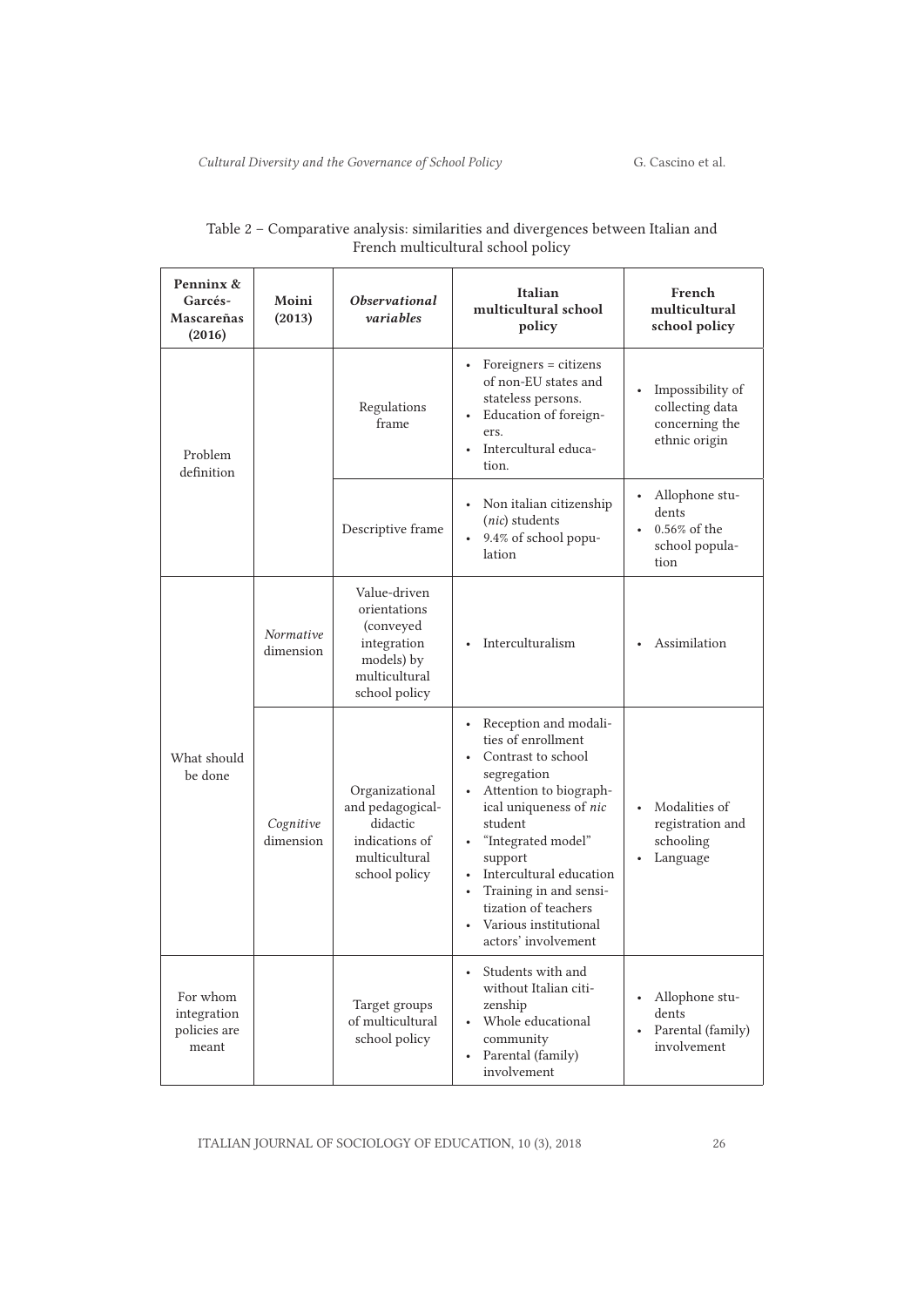As MIPEX2015 highlights, "Guidelines, funding and monitoring for intercultural education are under-developed in IT [Italy]." (Huddleston *et al*., 2015, p. 64). Moreover, this way of caring seems to clash with the legislative scenario in force, which a) returns an ambivalent representation of immigrants (Berti, 200824), b) for the purpose of integration orientates to *civic integration*, puts the emphasis on "sharing Italian values and culture and on the centrality of learning Italian L2" (Lovison & Riniolo, 2018, p. 256), and c) could give way to unpredictable future scenarios, given the recent establishment of the national government.

The French model, instead, can be traced back to assimilationism, which unfortunately leads France to miss out "on most of the opportunities that immigrant pupils bring to the classroom" (Huddleston *et al*., 2015, p. 32).

In France, school institutions have historically chosen a relatively constant position, that of having the absolute priority of mastering the French language, which partially explains the focus on the "allophone" characteristic, that becomes the target and the justification of this perspective.

Armagnague-Roucher and Rigoni (2016) explain the priority of mastering French as an answer to a challenge which is at once practical–not knowing the language of the host country harms the full social participation of migrants–but also related to the national narrative that was built in the nineteenth century of France using its language as a primary tool of cultural assimilation. This dynamic was concomitant with that of the establishment of the public school in the early 1880s and with the arrival in large numbers of European immigrants, so it's rooted in the tradition of French history and education.

Consequently, in line with Armagnague-Roucher and Rigoni's explanation (*ibidem*), the objectives pursued are the structuring of the spoken language in the family environment, the promotion of the personal fulfilment of young people from other cultures and the diversification of languages in schools. In this perspective, the lack of mastery of the language makes communication difficult or impossible, with the family sometimes having remained in the country of origin, but sometimes living with the family in France, and which does not necessarily have a good level of French. This difficulty can have consequences for the emotional development of the individual, and increases the gap between generations, while limiting the transmission of family experience (Dubet *et al*., 2015).

 $^{24}\,$  As highlighted by the author, the Turco-Napolitano law and the Bossi-Fini law outline a different scenario: the Turco-Napolitano law assumed as "fundamental points" the principle of security, the respect for the rights of the person, the full integration of the regulars, an interaction based on pluralism and communication; the Bossi-Fini law, on the other hand, based on the tightening of controls, offers a representation of immigrants as a necessary presence for the labor market, but also as a danger from which to defend oneself.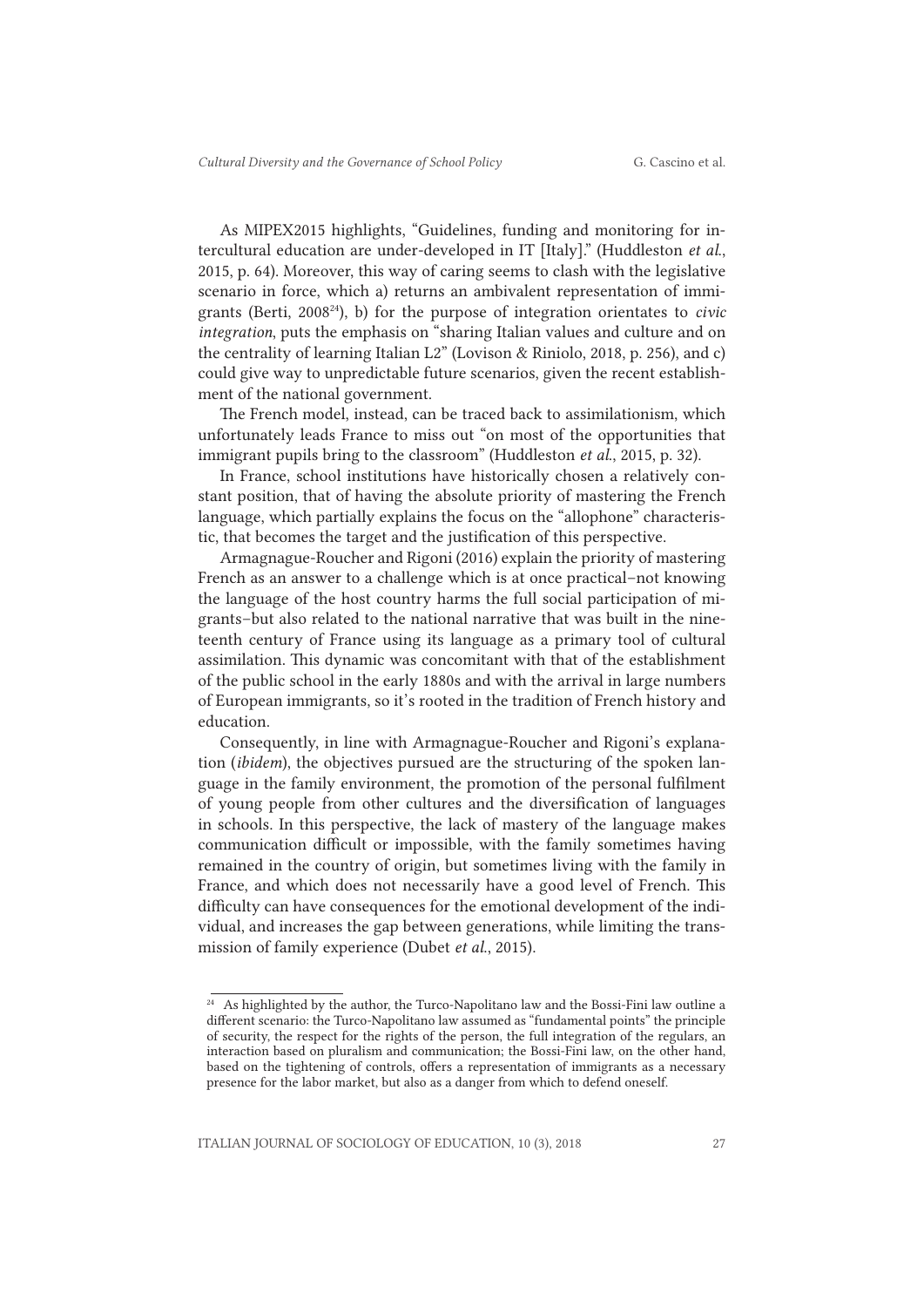The shift, in the lexicon of the French educational system, from "non-French" to "allophone" ceases to define the speaker by his/her lack of mastery of the French language, and emphasizes and reifies a difference that remains linguistic when it is far from being only that: we should talk about an ethnic and cultural *Otherness*. Instead of providing that "equality of chances" and valorising multiculturalism, being in the spirit of the last law dispositions to the students with different cultural capital, as Dubet *et al*. highlighted (2015) this approach reproduces part of its inequalities, and it does it through the reification imposed by the separation into two categories: the "mother tongue" and the "allophone" pupils. This is also highlighted by the MIPEX2015 data: "The general policies and inequalities within the FR [French] education system probably have a greater impact on the outcomes of migrant and other disadvantaged pupils than FR's weak targeted support for immigrant pupils does" (Huddleston *et al*., 2015, p. 34).

The different integration ideas underlying the analyzed policies confirm the presence of different national models in the European context (Zanfrini, 2016).

In line with the different approaches, the two countries differ regarding the target groups of policies: in Italy all students–Italians and non-Italians; in France, only allophone students. The Italian policy also recommends giving attention to biographical uniqueness of *nic* students with targeted measures of support, especially in the presence of difficulties due to the impact of a different language and culture, identified as a special educational need. The support provided to *nic* students, therefore, is configured as an "integrated model" that provides for their "direct integration with the support provided within the ordinary classes" (Eurydice, 2004, pp. 43-44).

Furthermore, Italy recalls the responsibility of the whole educational community: in fact, the guidelines underline the importance of teacher training and awareness, as well as that of administrative, technical and auxiliary staff, for the management of the phenomenon. However, until 2015, the ministerial guidelines show "indifference" with regard to multilingual and intercultural competences for teachers in training (Colombo, 2017a): over the years there have been "formalized opportunities for preparation in these professional areas, but without touching the entire teaching body" (p. 16) and self-training initiatives by teachers and aspiring teachers.

Although it cannot be considered a target group, the Italian guidelines recommend the various institutional actors' involvement for the management of the phenomenon.

The only similarities, observed among the two case studies, concern indications about the registration and the parental/family involvement: in fact, both offer guidelines for the enrolment of *nic*/allophone pupils, emphasizing the involvement of the family environment and of its/their well-being. The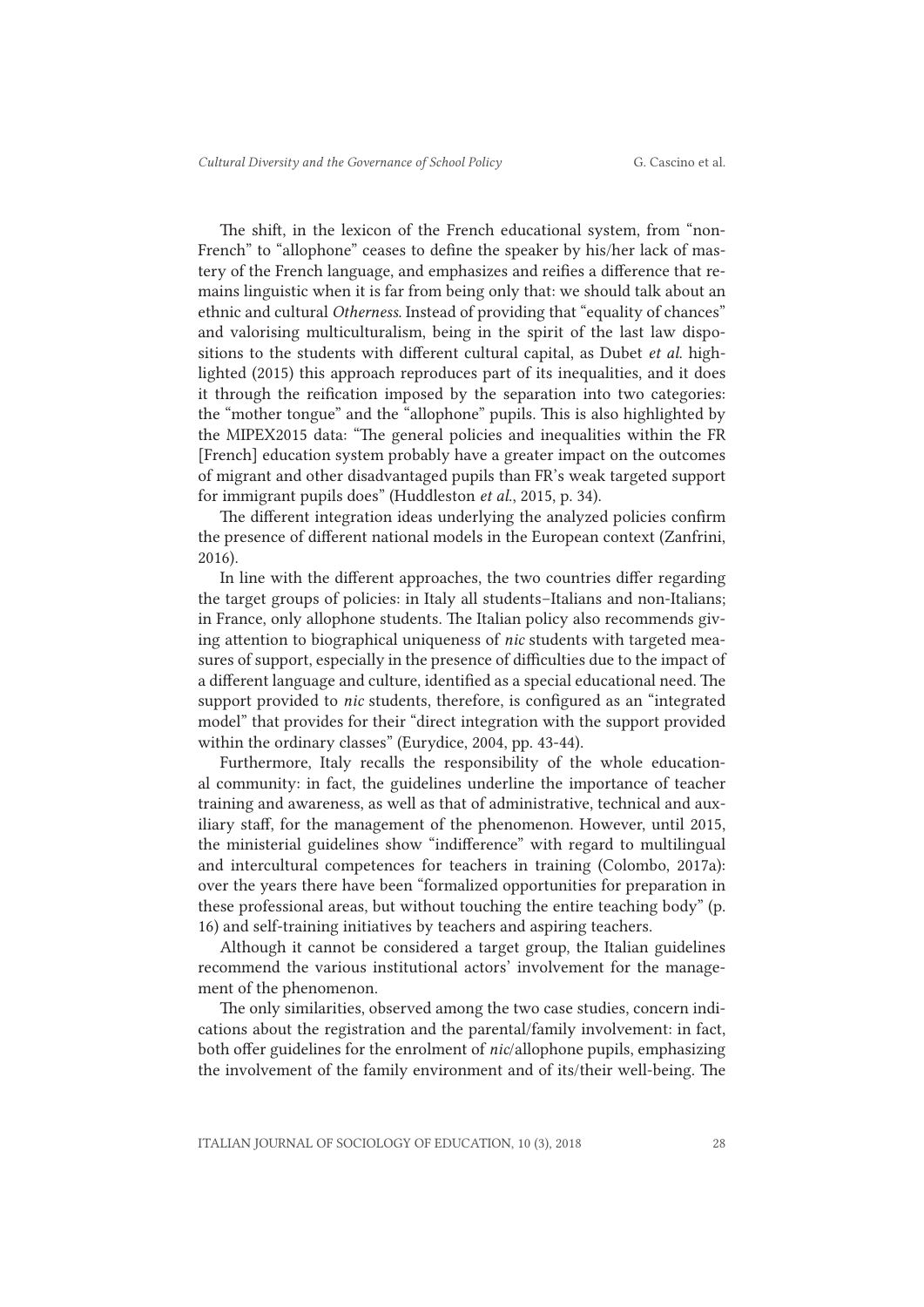two countries, therefore, are united by the desire to guarantee equal access to opportunities (equity) and social equality. Moreover, to counteract school segregation, the Italian policy focuses on the equal distribution of *nic* students between schools and classes, not reporting the rationale of the prescribed maximum quota of presence.

To conclude, assuming the classification of Busso  $(2007)^{25}$ , we can qualify the Italian school policies as both "citizenship" and "coexistence and intercultural" policies, while the French ones can be qualified as "citizenship policies".

#### Closing and opening

In summary, the above comparative analysis shows more divergences than similarities between the two case studies. The divergences concern several aspects. Firstly, the monitoring of the alien presence in the school: in the Italian case most structured and articulated, in the French one instead conditioned by the limitations imposed by the regulatory framework on the collection of data referable to the ethnic sphere. Secondly, the idea of integration at the base of the educational policies: in the Italian case oriented to interculturalism, although in contradiction with the legislative scenario in force, in the French case instead to assimilationism, aspect that seems to confirm the fracture existing in Europe on the theme of immigration management. Finally, the organizational and didactic-pedagogical indications: in the Italian case more comprehensive as regard the entire scholastic organization, in the French one instead more limited with regard to activities and target. The few similarities concern the guarantee of the principle of equality in access to the educational institution.

These results should be enriched with a study of the *policies measures* implemented locally in the two countries. That's why we consider this conclusion as an invitation to further analysis: because we believe that the policy frames can influence the "perceptions and practices of immigrants and welcoming society as well as their reciprocal reactions to difference and diversity" (cultural/religious dimension; Penninx & Garcés-Mascareñas, 2016, p. 160), we hope that our work can represent a premise for any study of the integration processes through education.

It's important to focus on public policies, as they give an image of the immigration phenomenon and of its management. To this image both the indigenous society and the allogenous ones will consequently respond, not according to a deterministic logic, but with reference to "performative in-

<sup>&</sup>lt;sup>25</sup> Busso proposes four types of policies for immigrants by reference's sector of the public administration and benficiaries (entire population and allochthones).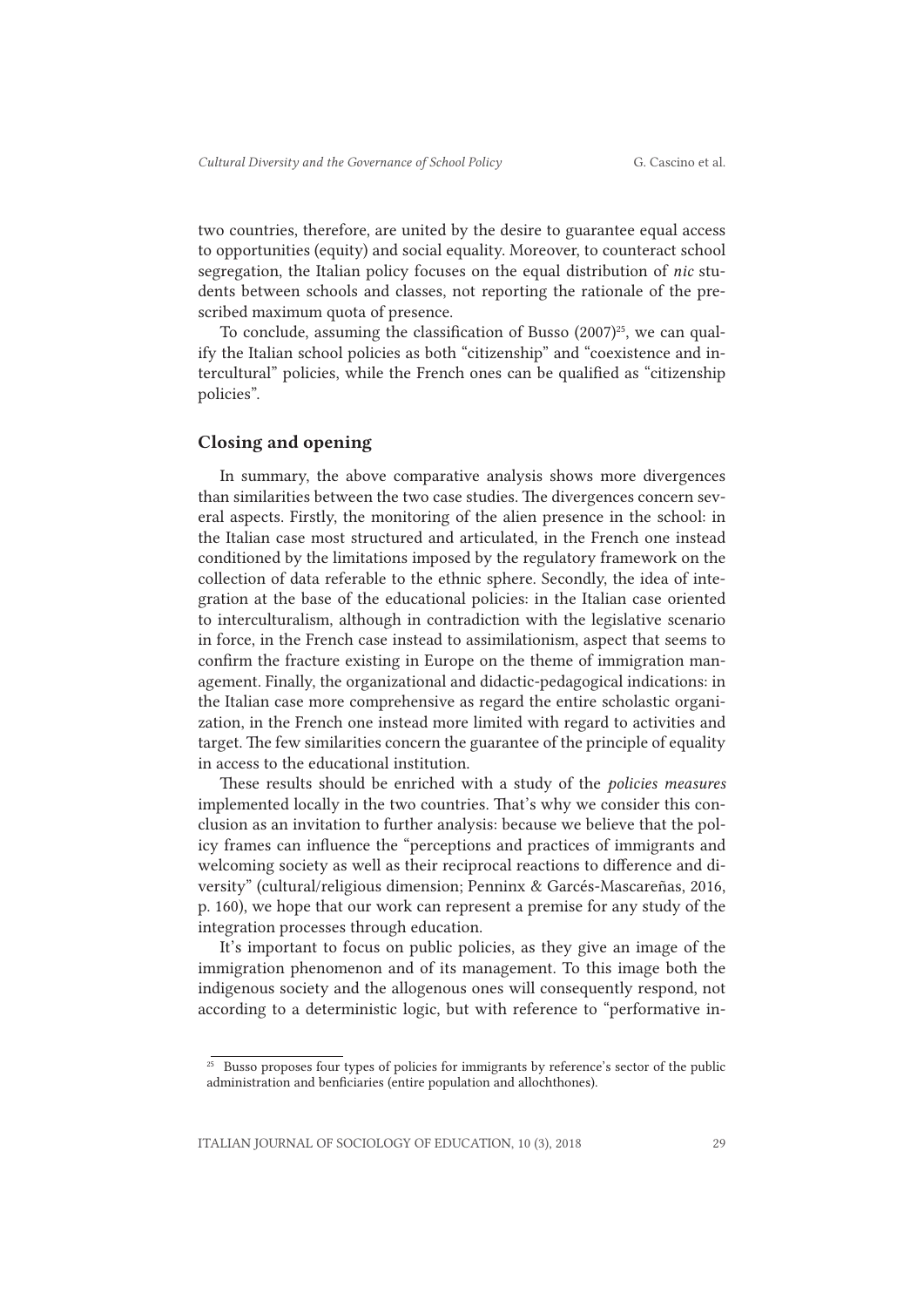tent/potential" of policies, which, as Gargiulo affirms, can be registered in the "community of people working in the sector of reference" and "in different political and intellectual environments or, even, in the broader public debate" (2014, pp. 231-232), the latter characterized by a "general climate of distrust towards multiculturality", hindering the dialogue between people and between cultures (Colombo, 2017b). In short, our reflection converges towards the position of Berti (2008), that defines "massive mistake" the overlap of the policies and the integration processes, that are "linked to the intervention of a multiplicity of factors" (Ambrosini, 2008, p. 202), including the action of school that, although not detached from a cultural context, is the protagonist in the formation of minds and hearts (Colombo, 2017b).

#### References

- Ambrosini, M. (2008). Un'altra globalizzazione. La sfida delle migrazioni transnazionali. Bologna: Il Mulino.
- Ambrosini, M. (2011). Sociologia delle migrazioni. Bologna: Il Mulino. 2° ed.
- Armagnague-Roucher, M., & Rigoni, I. (2016). Conduire une recherche sur la scolarisation d'élèves primo-migrants. Quelques enjeux et défis socioinstitutionnels. *La nouvelle revue de l'adaptation et de la scolarisation, 3* (75), 337-349.
- Audren, G., & Baby-Collin, V. (2017). Ségrégation socio-spatiale et ethnicisation des territoires scolaires à Marseille. In *Belgéo, revue belge de géographie*, *2-3*. Retrieved from https:// belgeo.revues.org/18252
- Bergamaschi, A. (2013). Giù le mani dal mio amico. Considerazioni sul ruolo delle amicizie inter-gruppo negli atteggiamenti dei giovani francesi e italiani nei confronti dell'immigrazione. *Autonomie locali e servizi sociali, 2*, 265-278.
- Berti, F. (2008). L'equivoco dell'integrazione: gli immigrati e la società di approdo. *Autonomie locali e servizi sociali, 2*, 317-330.
- Bevir, M., & Rhodes, R.A.W. (2004). Interpreting british governance. *The British Journal of Politics and Unternational Relations, 6* (2), 130-136.
- Bianchi, A. (2017). Promuovere intercultura. *OPPInformazioni, 123,* 1-5.
- Busso, S. (2007). Basi informative e politiche di integrazione per gli immigrati. *Stato e mercato, 3* (81), 441-473.
- Caronia, L., & Bolognesi, I. (2015). Costruire le differenze: immagini di straniero nei contesti educativi. In E. Nigris (Ed.), Pedagogia e didattica interculturale (pp. 67-99). Milan: Bruno Mondadori Pearson.
- Cesareo, V. (2008). Le sfide della società multietnica e multiculturale. In P. Malizia (Ed.), Persona/e. La sociologia per la persona e le sfide della società multietnica e multiculturale: studi e ricerche (pp. 13-24). Milan: FrancoAngeli.
- Cesareo, V. (2010). Pluralismo culturale, multiculturalismo e interculturalismo. In A. Magnier & G. Vicarelli (Eds.), Mosaico Italia. Lo stato del Paese agli inizi del XXI secolo (pp. 79-81). Milan: FrancoAngeli.
- Colombo, M. (2017a). Cultural diversity management nella scuola. Come vengono preparati gli insegnanti italiani?. *OPPInformazioni, 121,* 10-21.

ITALIAN JOURNAL OF SOCIOLOGY OF EDUCATION, 10 (3), 2018 30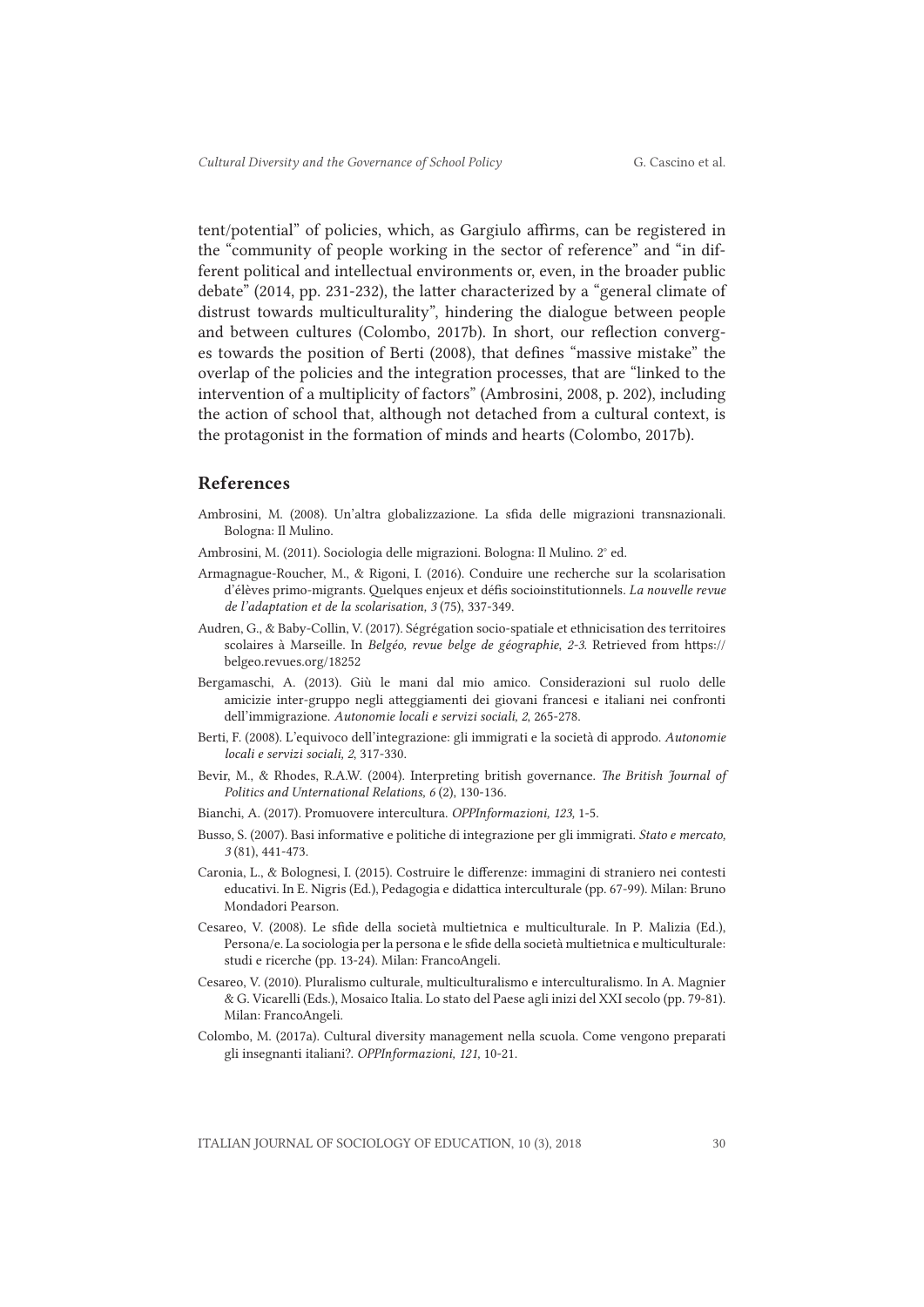- Colombo, M. (2017b). Dialogo interculturale in Europa. Una proposta di curricolo per l'alta formazione. *OPPInformazioni, 123,* 29-37.
- Crul, M., & Mollenkopf, J. (2012). The second generation. In M. Crul & J. Mollenkopf (Eds.), The changing face of world cities. Young adult children of immigrants in Europe and the United States (pp. 3-25). New York: Russell Sage Foundation.
- Dubet, F. (2004). L'école des chances. Paris: Seuil.
- Dubet, F. (2010). Les places et les chances. Paris: Seuil.
- Dubet, F., Duru-Bellat, M., & Vérétout, A. (2015). Les sociétés et leur école. Emprise du diplôme et cohésion sociale. Paris: Seuil.
- Eurydice–The information network on education in Europe (2004). Integrating Immigrant Children into Schools in Europe. Brussels.
- Fisher, F., & Forester, J. (Eds.) (1993). The argumentative turn in policy analysis and planning. Durham: Duke University Press.
- Foner, N., & Lucassen, L. (2012). Legacies of the past. In M. Crul & J. Mollenkopf (Eds.), The changing face of world cities. Young adult children of immigrants in Europe and the United States (pp. 26-43). New York: Russell Sage Foundation.
- Fougère, D., Kiefer, N., Monso, O., & Pirus, C. (2017). La concentration des enfants étrangers dans les classes de collèges. *Educations et formation*, 95, 139-172.
- Gargiulo, E. (2014). Dall'inclusione programmata alla selezione degli immigrati: le visioni dell'integrazione nei documenti di programmazione del governo italiano. *Polis, 2,* 221- 250.
- Gobbo, F., Ricucci, R., & Galloni, F. (2011). Legislation, Projects and Strategies for the Implementation of Educational Inclusion in Italy: Results, Questions and Future Prospects. *The Open Education Journal, 4* (Suppl2-M4), 148-157.
- Hall, P. (1993). Policy Paradigms, social learning and the State. The case of economic policymaking in Britain. *Journal of Comparative Politics, 25* (3), 275-296.
- Huddleston, T., Bilgili, Ö., Joki, A.L., & Vankova, Zvezda (2015). Migrant Integration Policy Index 2015. Barcelona/ Brussels: CIDOB and MPG.
- Ichou, M. (2013). Différences d'origine et origine des différentes, les résultats scolaires des enfants d'immigrés en France du début de l'école primaire à la fin du collège. *Revue française de sociologie*, *54*(1), 5-52.
- Jobert, B., & Muller, P. (1987). L'État in action: politiques publiques et corporatismes. Paris: Presses Universitaires de France.
- Lacerda (de), E., & Ameline, L. (2001). Les élèves de nationalité étrangère scolarisés dans le premier et second degrés. *VEI Enjeux, 125*, 160-186.
- Lovison, M., & Riniolo, V. (2018). I piani di integrazione: la gestione dell'immigrazione in Europa e in Italia. In Fondazione ISMU, Ventitreesimo Rapporto sulle migrazioni 2017 (pp. 247-262). Milan: FrancoAngeli.
- Ministère de l'Education Nationale (2002). Circulaire Ministérielle No. 2002-063 du 20 Mars, 2002, Modalités d'inscription et de scolarisation des éléves de nationalité étrangère des premier et second degrés. Paris.
- Ministère de l'Education Nationale (2012). Circulaire Ministérielle No. 2012-141 du 2 Octobre 2012, Organisation de la scolarité des élèves allophones nouvellement arrivés. Paris.
- Ministero della Pubblica Istruzione (2006). Circolare Ministeriale del 1 marzo 2006, n.24 Linee guida per l'accoglienza e l'integrazione degli alunni stranieri. Rome.

ITALIAN JOURNAL OF SOCIOLOGY OF EDUCATION, 10 (3), 2018 31